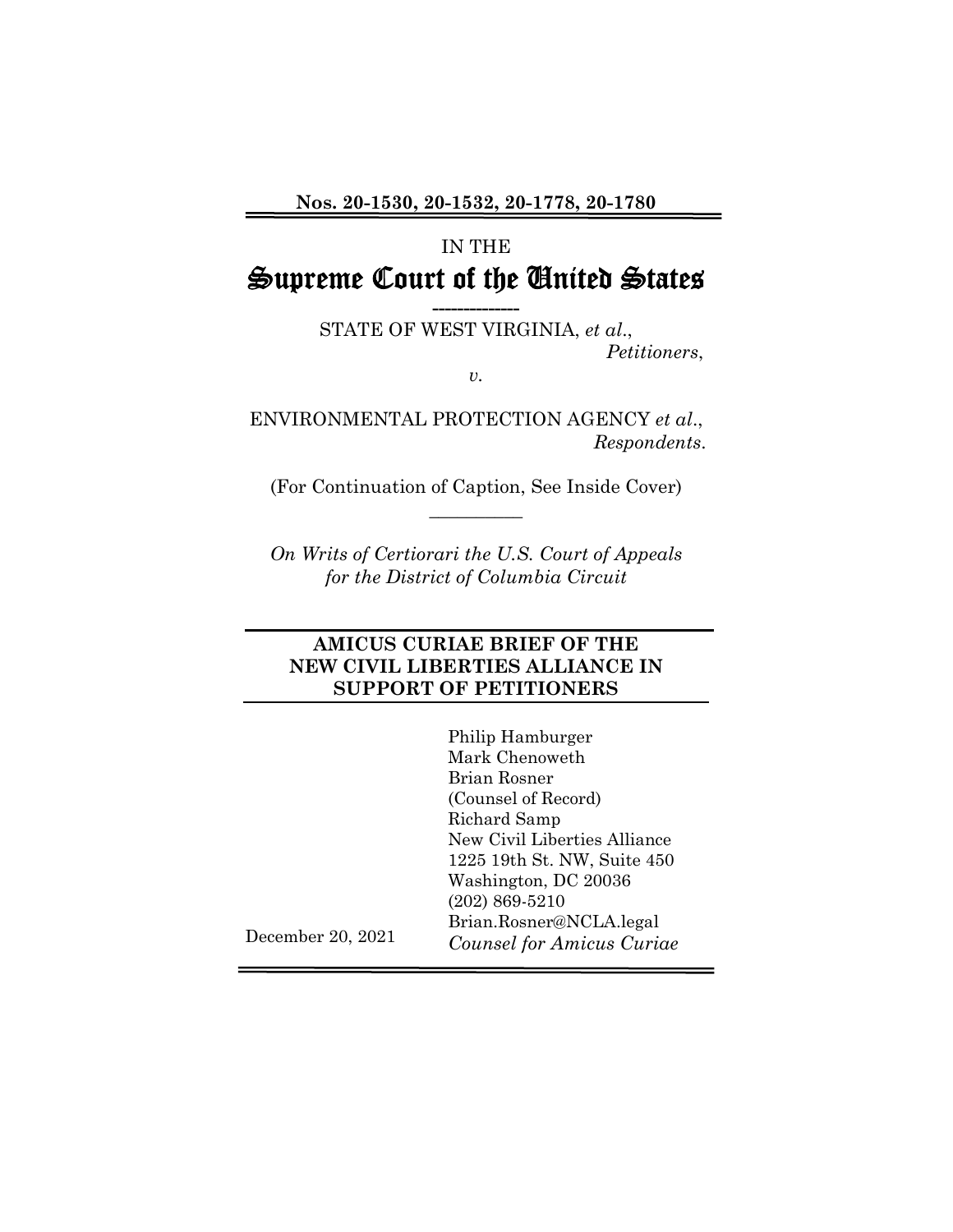THE NORTH AMERICAN COAL CORPORATION, *Petitioner*,

*v.*

U.S. ENVIRONMENTAL PROTECTION AGENCY, *et al.*,

**\_\_\_\_\_\_\_\_\_\_\_\_\_\_\_\_\_\_**

*Respondents*.

WESTMORELAND MINING HOLDINGS LLC, *Petitioner*,

*v.*

U.S. ENVIRONMENTAL PROTECTION AGENCY, *et al*.,

*Respondents*.

NORTH DAKOTA,

**\_\_\_\_\_\_\_\_\_\_\_\_\_\_\_\_\_\_**

*Petitioner*,

*v.*

U.S. ENVIRONMENTAL PROTECTION AGENCY, *et al*.,

*Respondents*.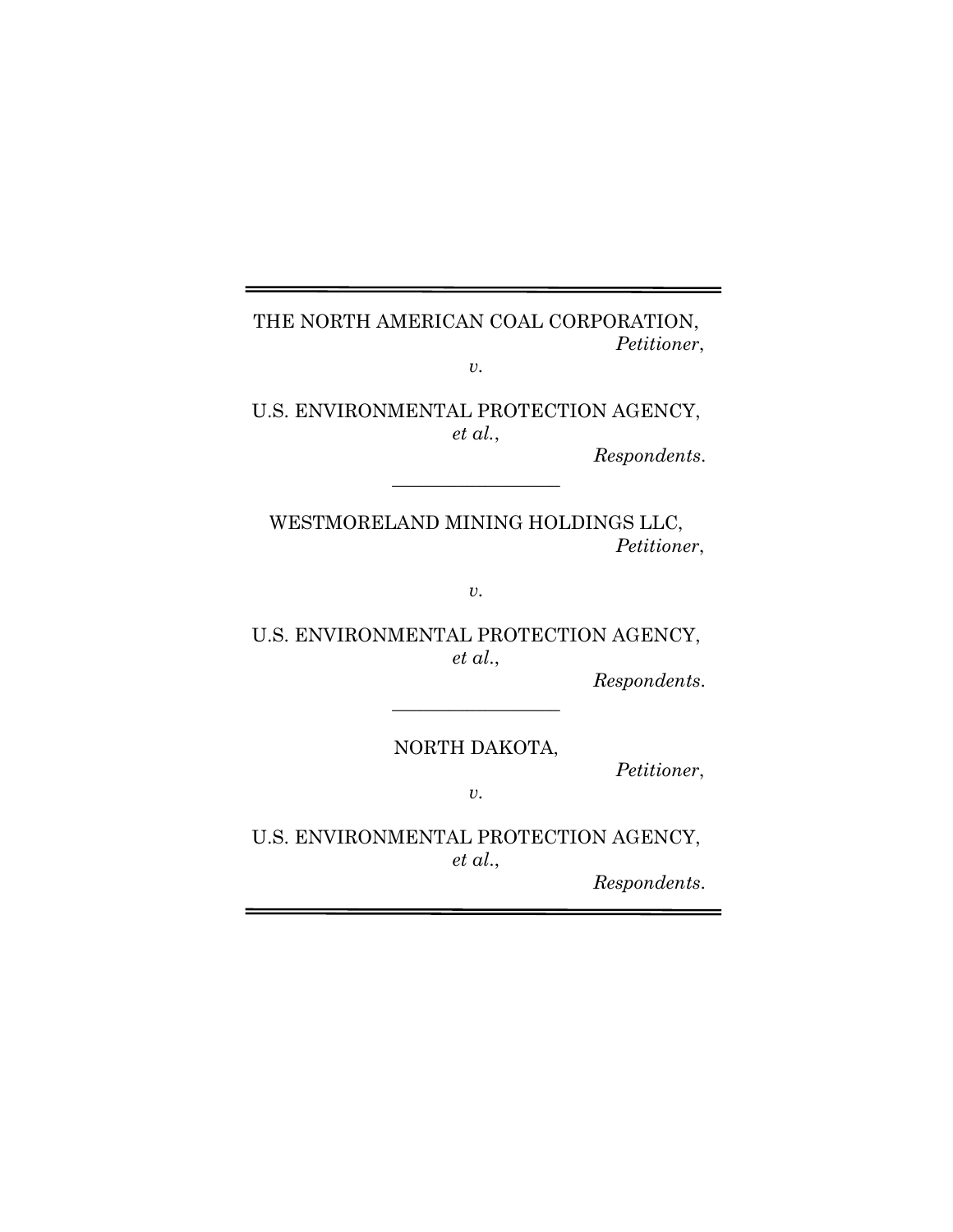# **TABLE OF CONTENTS**

<span id="page-2-0"></span>

| $I_{\cdot}$<br>The Nondelegation Doctrine Is<br>Misleading and Fictitious and Should Be<br>A. The Doctrine Disguises What It Does<br>B. The Term "Delegation" Falsely Implies<br>an Easily Revocable Transfer11<br>C. The Doctrine Rests on Legal Fictions 13 |
|---------------------------------------------------------------------------------------------------------------------------------------------------------------------------------------------------------------------------------------------------------------|
| II. Congress May Not Divest Itself of Its<br>A. The Principles of Consent and<br>B. The Framers' Rejection of All<br>Congressional Delegations23                                                                                                              |

i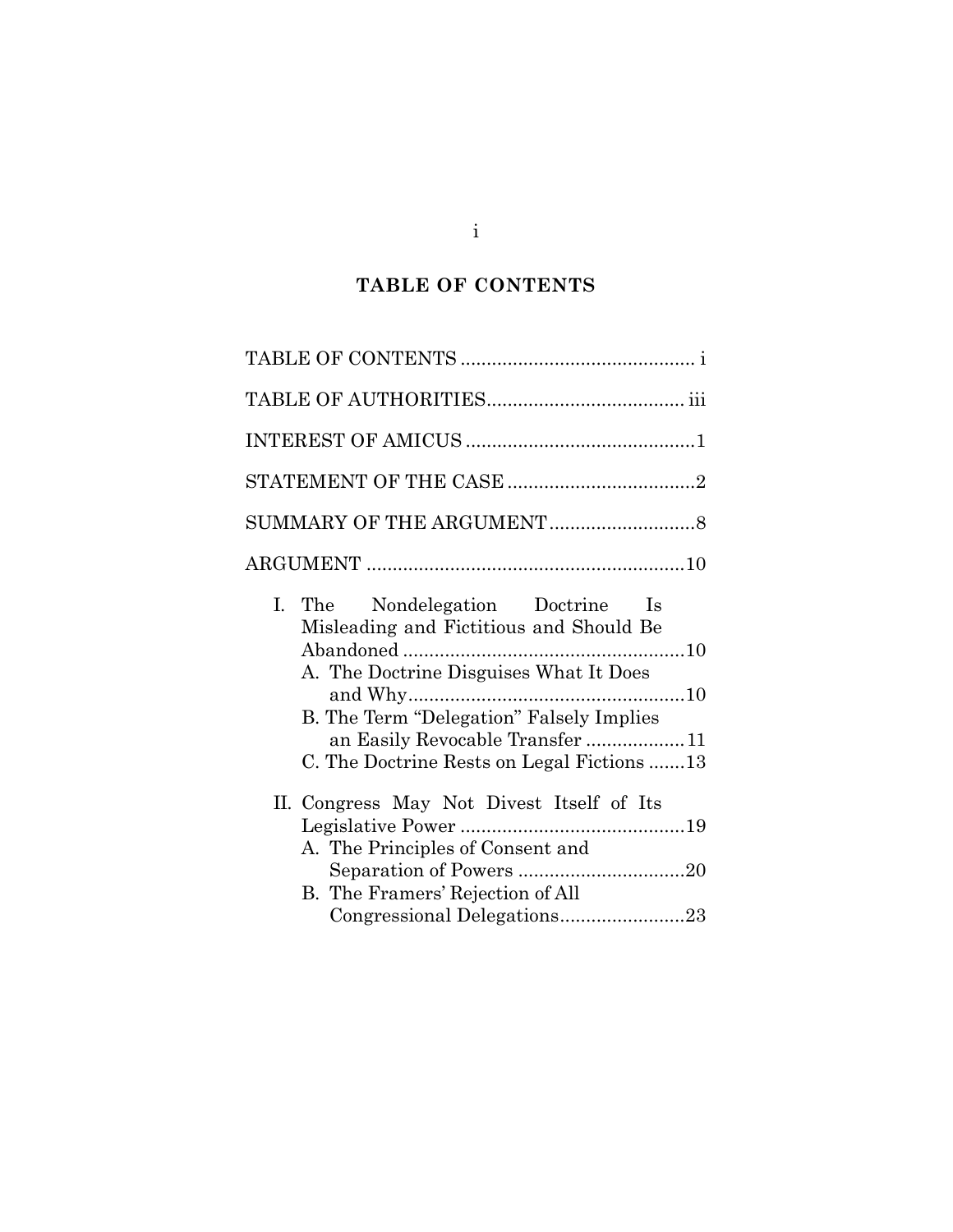| C. "Shall Be Vested" Textually Mandates<br>That All Legislative Powers Must Be       |  |
|--------------------------------------------------------------------------------------|--|
|                                                                                      |  |
| D. The Evasion of Bicameralism and                                                   |  |
|                                                                                      |  |
| E. The Executive May Not Exercise                                                    |  |
|                                                                                      |  |
| III. Efficiency Cannot Justify this Court in<br>Failing to Uphold the Constitution30 |  |
|                                                                                      |  |

ii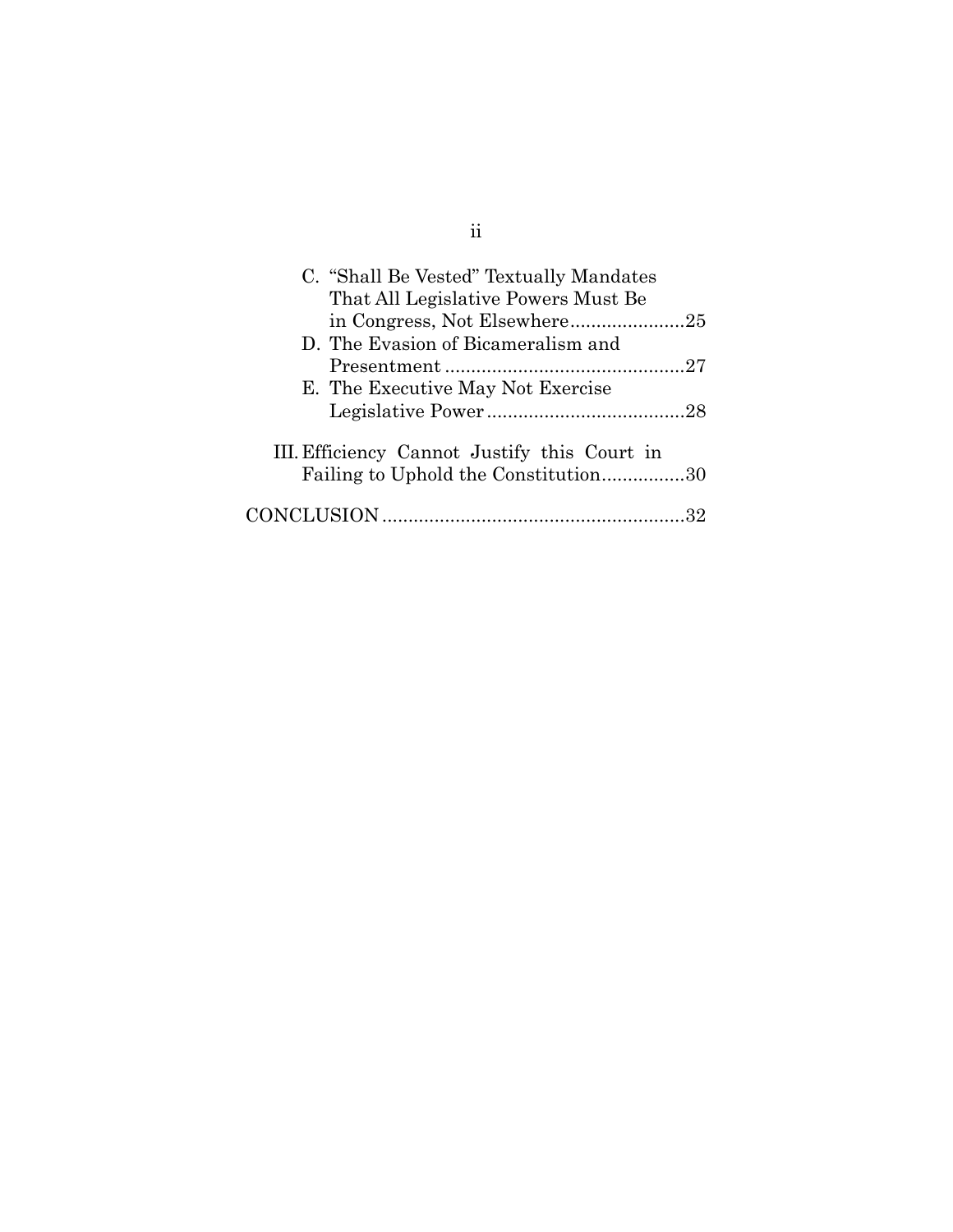# **TABLE OF AUTHORITIES**

# <span id="page-4-0"></span>Cases

| American Elec. Power Co. v. Connecticut, 564      |
|---------------------------------------------------|
|                                                   |
| Batterton v. Francis, 432 U.S. 416 (1977) 14      |
| Chrysler Corp. v. Brown, 441 U.S. 281 (1979) 14   |
| Graham Cty. Soil & Water Conservation Dist. v.    |
| U.S. ex rel. Wilson, 559 U.S. 280 (2010) 14       |
|                                                   |
| Humphrey's Executor v. United States, 295 U.S.    |
|                                                   |
| Miller v. Mayor of New York, 109 U.S. 385         |
|                                                   |
| United States v. Grimaud, 220 U.S. 506 (1911)14   |
|                                                   |
| Yakus v. United States, 321 U.S. 414 (1944)16, 30 |
| Youngstown Sheet & Tube Co. v. Sawyer, 343        |
|                                                   |

# Statutes

## iii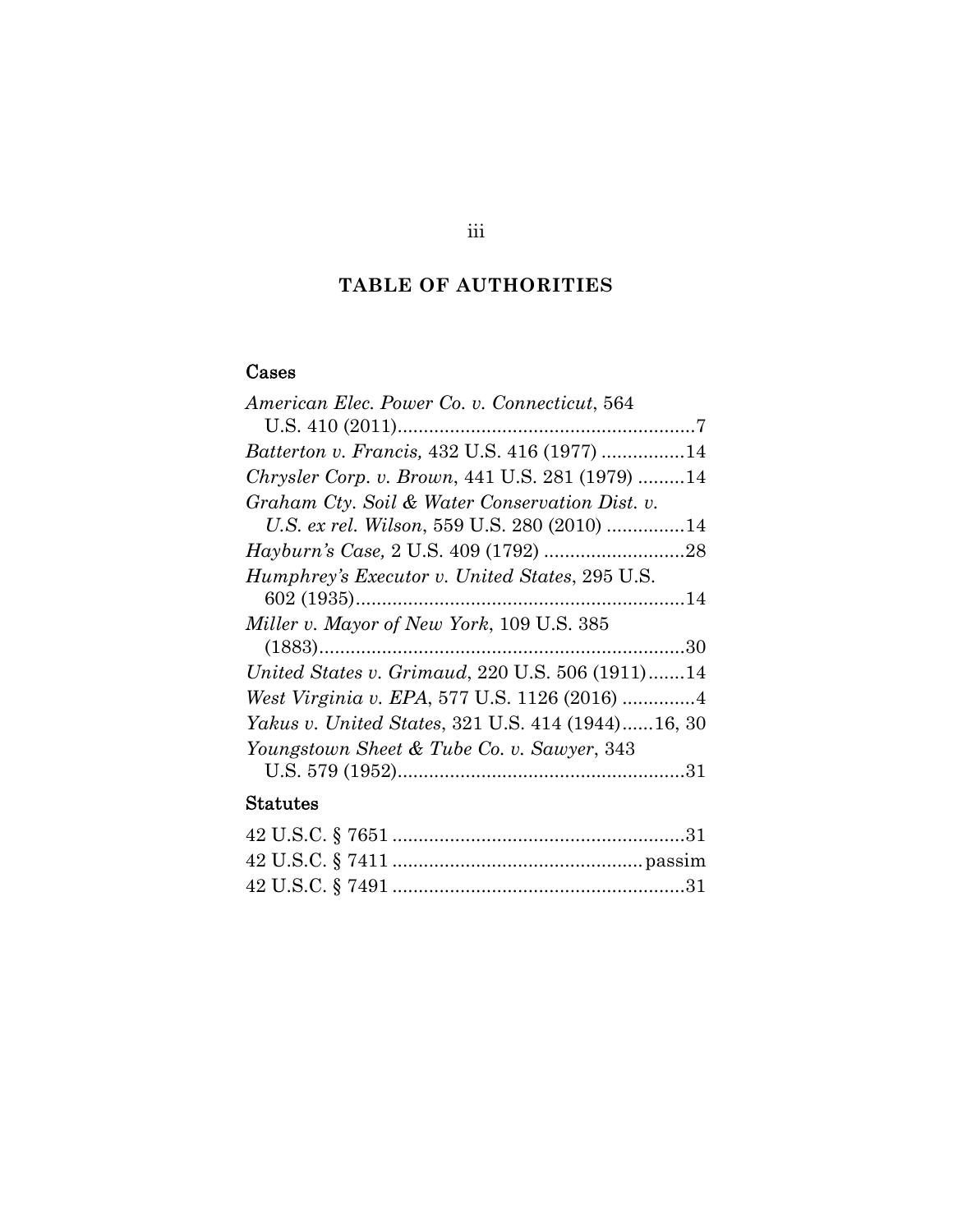# Other Authorities

| A Report of the Record Commissioners of the        |  |
|----------------------------------------------------|--|
| City of Boston, Containing the Boston Town         |  |
| Records, 1758 to 1769, at 261                      |  |
|                                                    |  |
| Confucius, Analects, Book XIII, Analect 13.3, in   |  |
| James Legge, Confucian Analects: The Great         |  |
| Learning, and The Doctrine of the Mean             |  |
|                                                    |  |
| D. Schoenbrod, <i>Power without Responsibility</i> |  |
|                                                    |  |
| Eric A. Posner and Adrian Vermeule, Interring      |  |
| <i>the Nondelegation Doctrine, 69 U. Chi. L.</i>   |  |
|                                                    |  |
| Evan Lehmann &                                     |  |
| Nathaniel Massey, Obama Warns Congress to          |  |
| Act on Climate Change, or He Will, Scientific      |  |
|                                                    |  |
| James M. Landis, The Administrative                |  |
|                                                    |  |
| Kenneth Culp Davis, 2 Administrative Law           |  |
|                                                    |  |
| Philip Hamburger, Nondelegation Blues, sect.       |  |
|                                                    |  |
| The Federalist (J. Cooke ed. 1961) 27              |  |
|                                                    |  |

iv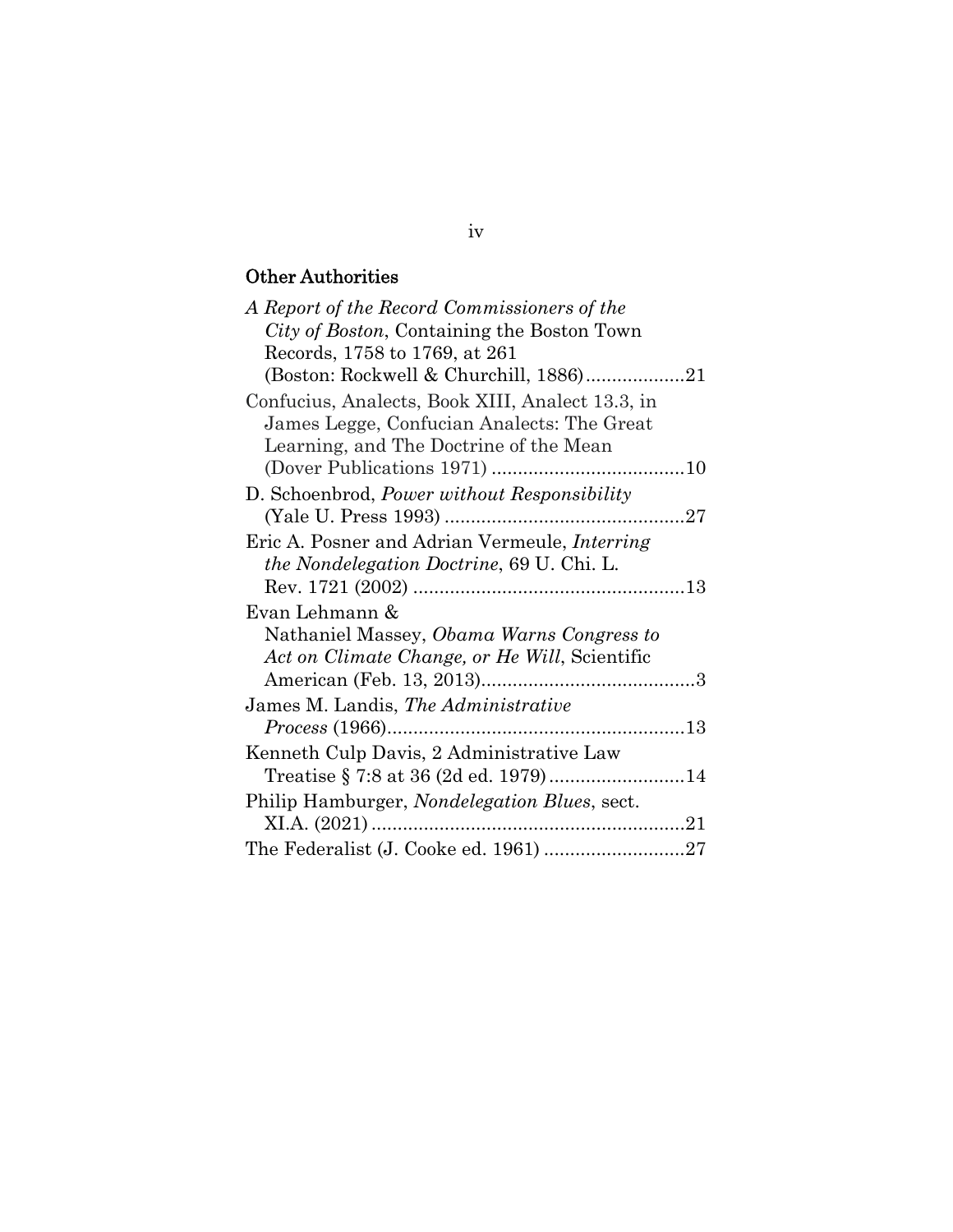# **Constitutional Provisions**

 $\mathbf{V}$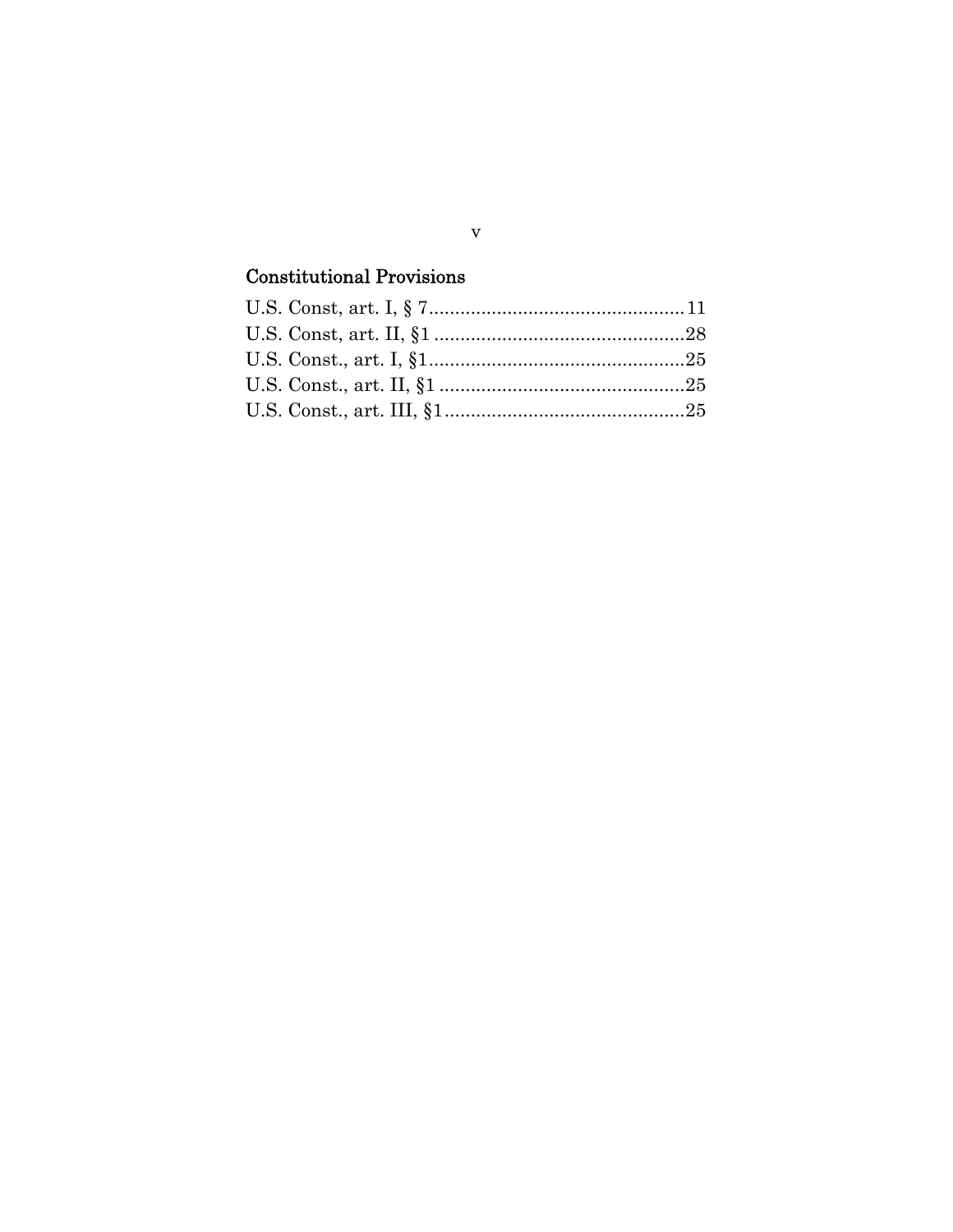#### **INTEREST OF AMICUS[1](#page-8-1)**

<span id="page-7-0"></span>The New Civil Liberties Alliance (NCLA) is a nonprofit, non-partisan civil rights organization devoted to defending constitutional freedoms from violations by the administrative state. The "civil liberties" of the organization's name include rights at least as old as the U.S. Constitution itself, such as jury trial, due process of law, the right to be tried in front of an impartial and independent judge, and the right to have laws made by the nation's elected lawmakers through constitutionally prescribed channels (i.e., the right to selfgovernment). These selfsame civil rights are also very contemporary—and in dire need of renewed vindication—precisely because Congress, the President, federal administrative agencies, and even sometimes the Judiciary, have neglected them for so long.

NCLA aims to defend civil liberties—primarily by asserting constitutional constraints on the administrative state. Although the American People still enjoy the shell of their Republic, there has developed within it a very different sort of government—a type, in fact, that the Constitution was designed to prevent. This unconstitutional state within the Constitution's United States is the focus of NCLA's concern.

<sup>1</sup> Pursuant to Supreme Court Rule 37.6, NCLA states that no counsel for a party authored any part of this brief, and that no one, other than the amicus curiae, its members, or its counsel, financed the preparation or submission of this brief. All parties consented to the filing of this brief.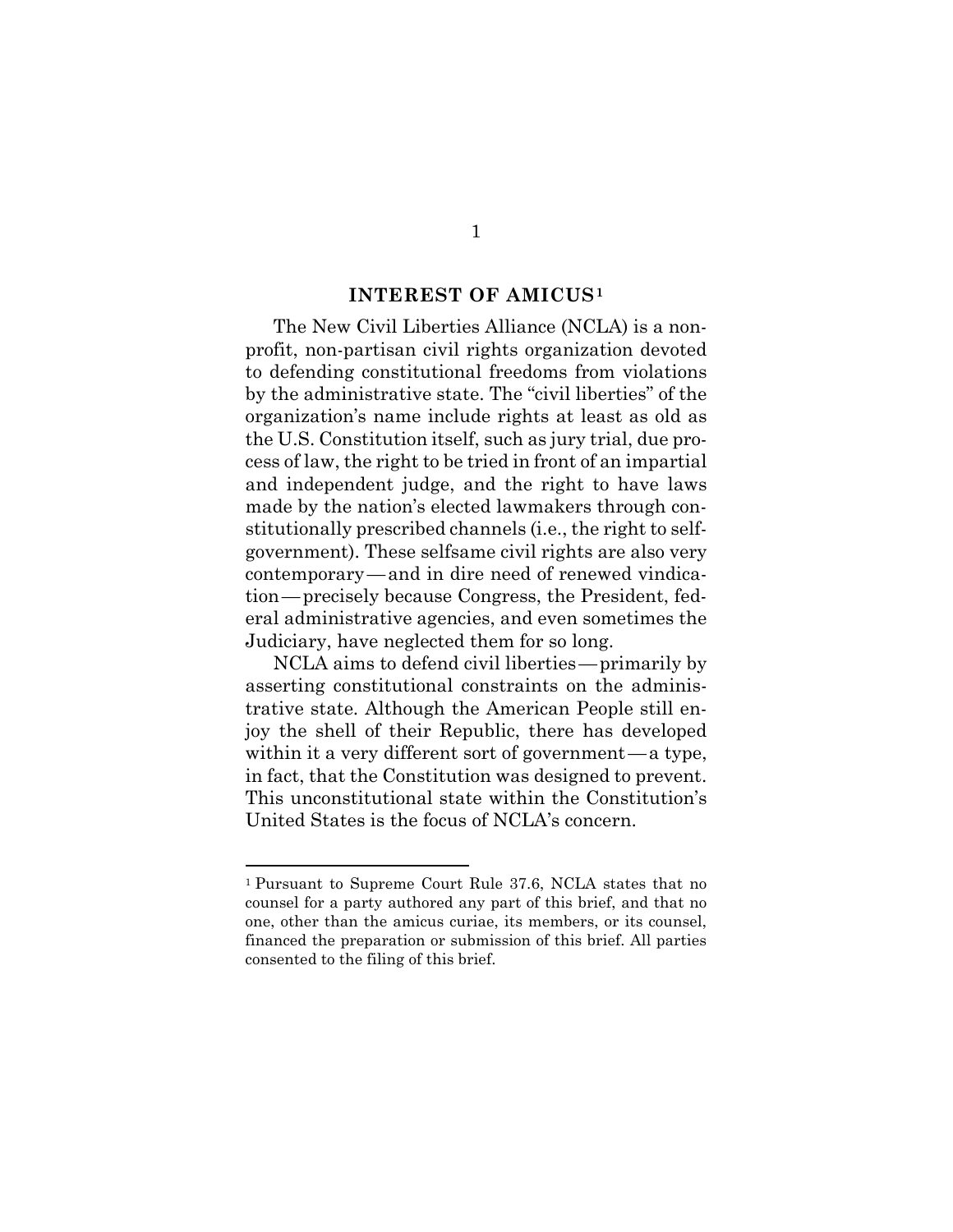The decision below is typical of the process by which the People's right to self-government has been eroded: Having failed to achieve a policy goal by convincing Congress to enact a law, the President directed one of his administrative agencies to "enact" by regulation what Congress had refused to legislate, and the Judiciary (the panel below) acquiesced.

The Environmental Protection Agency (EPA) argues that its statutory authority should be read broadly, that the Clean Air Act grants EPA a license to undertake virtually any program it deems appropriate to address climate-change concerns. But if construed so broadly, the Act would divest Congress of its power to legislate on air-quality issues, in violation of Article I, § 1 of the Constitution. Adherence to the separation-of-powers principles embedded in the Constitution is, in NCLA's view, essential to maintenance of our Republic's representative form of government.

#### **STATEMENT OF THE CASE**

<span id="page-8-1"></span><span id="page-8-0"></span> The continuing use of fossil fuels to generate electricity raises political issues for the American People and their elected representatives to deliberate and decide. Should the electricity-generating industry be decarbonized (fossil fuel powered plants closed and replaced by plants powered by renewable energy)? Should decarbonization occur due to market forces, or should it be imposed by government, or a combination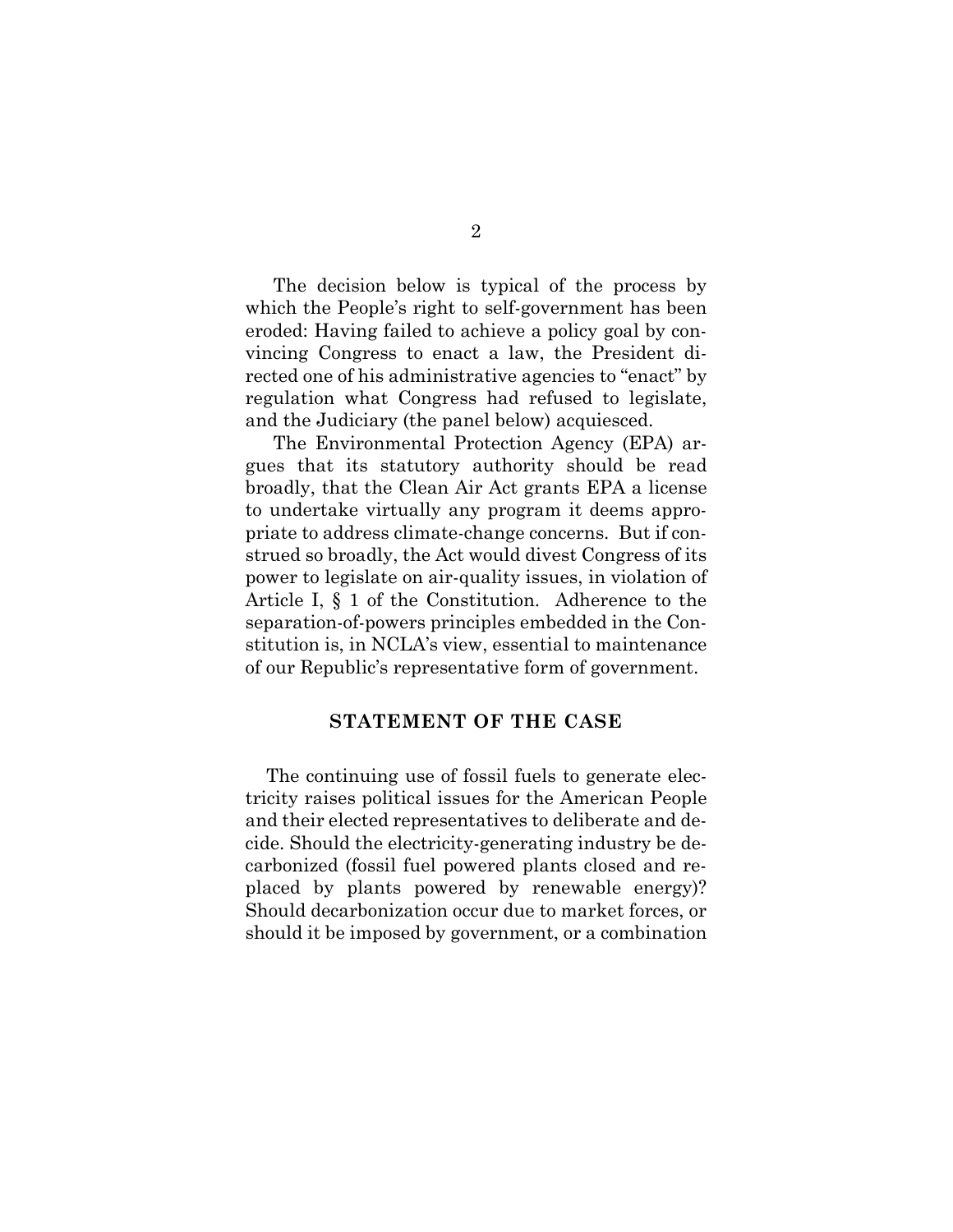of the two? What should the timetable be, and who should bear the transition costs? J.A. 220.[2](#page-10-0)

 In 2009, the American People—acting through Congress—addressed the issue of carbon dioxide emissions. The House passed proposed legislation. The Senate chose not to. App. J.A. 220.

 The People's inability to agree and enact legislation displeased then-President Obama. In response, in the words of Judge Walker, dissenting below, the President "ordered the EPA to do what Congress wouldn't." J.A. 222.[3](#page-10-1)

 EPA complied. In 2015, EPA formulated "regulations and standards that … came to be known as the Clean Power Plan" ("CPP"). J.A. 86. Invoking EPA's Clean Air Act authority, the CPP determined that the "best system" to reduce carbon emissions was radical "generation shifting"—effectively replacing coal-fired power plants with plants fueled by natural gas and replacing all fossil fuel-based electricity with "electricity generated from zero-emitting renewable-energy sources." J.A. 86, 223.

<sup>2</sup> When using the term "J.A." herein, NCLA refers to the Joint Appendix in No. 20-1530, 20-1531, 20-1778, and 20-1780.

<sup>3</sup> *See* J.A. 222, n.20 ("'But if Congress won't act soon to protect future generations, I will,' Obama said. 'I will direct my Cabinet to come up with executive actions we can take, now and in the future, to reduce pollution, prepare our communities for the consequences of climate change, and speed the transition to more sustainable sources of energy.'") (quoting Evan Lehmann & Nathaniel Massey, *Obama Warns Congress to Act on Climate Change, or He Will*, Scientific American (Feb. 13, 2013)).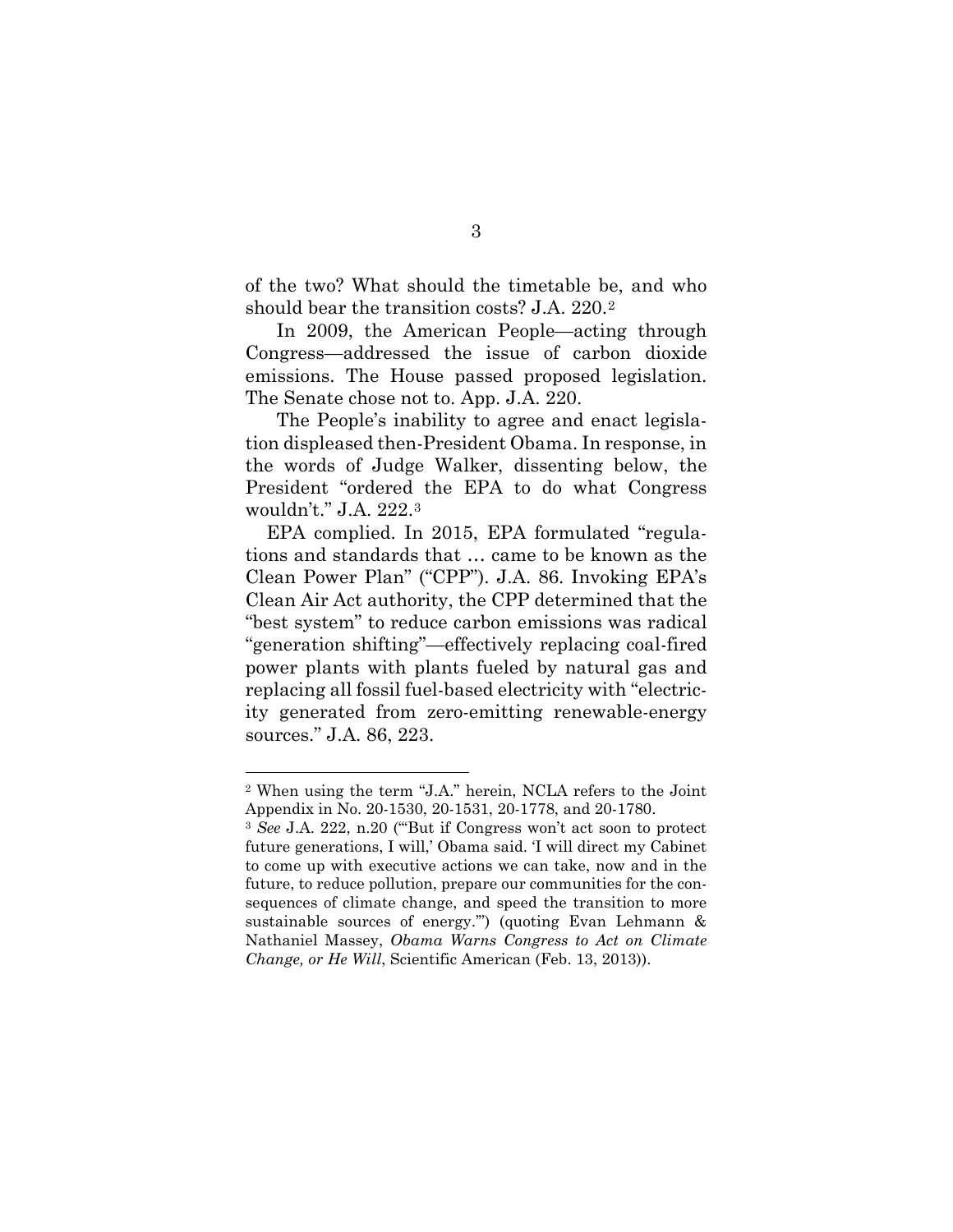President Obama and leaders of the environmental movement were ecstatic: *See e.g*., J.A. 225-226, 227 (terming the CPP "historic" and "the single most important step America has ever taken in the fight against global climate change").

 Those opposed to the speed of this EPA-imposed decarbonization were less enthusiastic. They estimated that the CPP would increase electricity costs by \$214 billion and cost a further \$64 billion to replace shuttered capacity. J.A. 226. The EPA itself "predicted that its rule would cost billions of dollars and eliminate thousands of jobs." *Id*.

 In 2016, opponents challenged the CPP in the D.C. Circuit. J.A. 88. They argued that Section 7411(d) did not authorize the EPA to impose generation shifting of such industry-reshaping magnitude. J.A. 226. The appeals court denied a motion to stay implementation of the CPP. J.A. 223.

 In "an unprecedented intervention," App. 171a-172a, this Court stayed the enforcement of the CPP, perhaps recognizing that absent a stay companies would have to comply before the constitutional questions could be heard. *West Virginia v. EPA*, 577 U.S. 1126 (2016). The stay implied that the CPP might well not survive constitutional review. J.A. 223.

<span id="page-10-1"></span><span id="page-10-0"></span> Following President Trump's election in 2016, EPA repealed the CPP and replaced it with the Affordable Clean Air Energy Rule (the "ACE Rule") in 2019. J.A. 89. EPA determined that it was "statutorily compelled" to repeal the CPP because, in its view, Section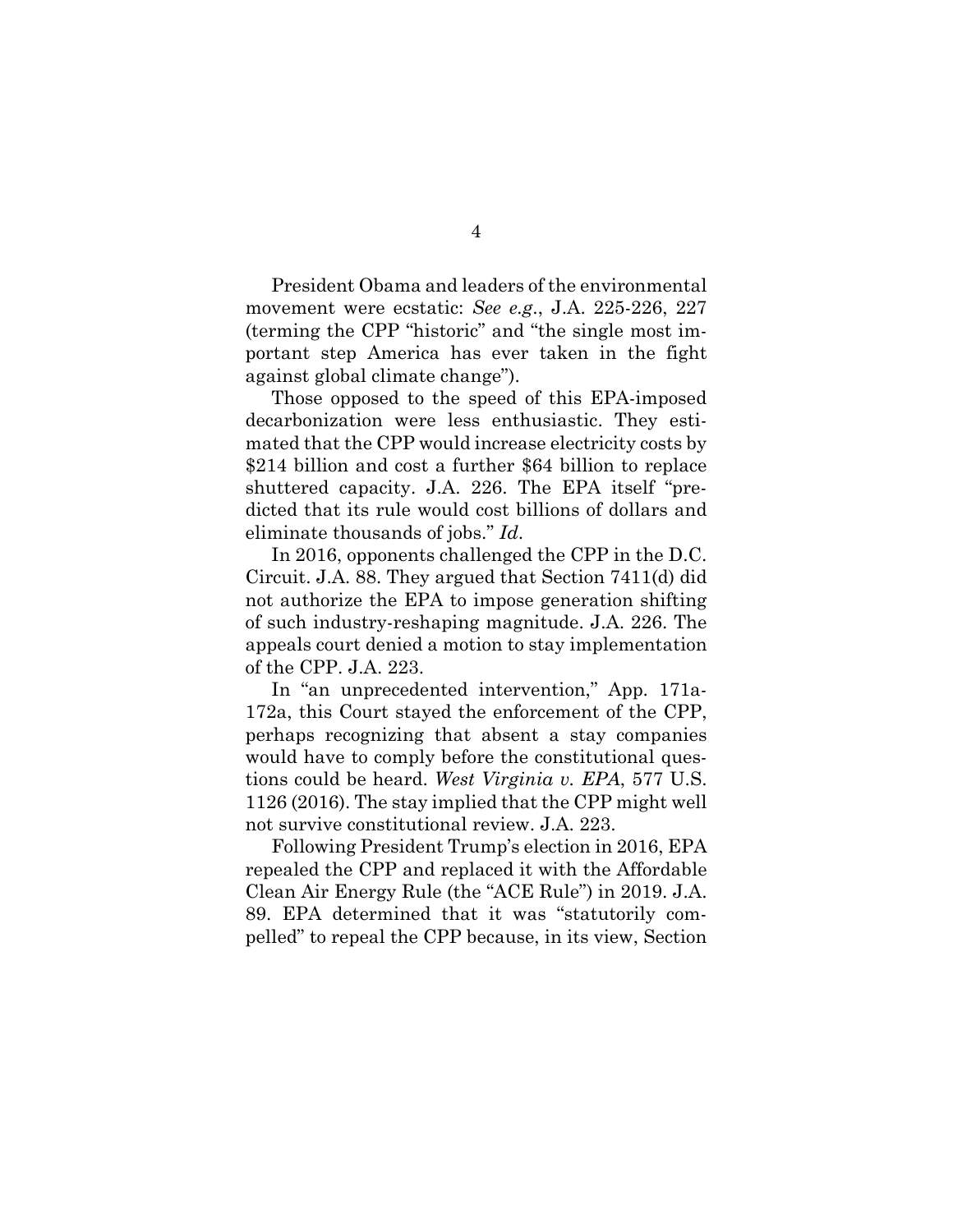7411(d) "unambiguously" bars generation shifting; that is, it limits the "best system of emission reduction" to only those measures that can be put into operation at an existing power plant. Also premised on section 7411(d) authority to regulate power plant emissions, the ACE Rule addressed only coal-fired generating plants. J.A. 90.

 EPA read Section 7411(d) as limiting the "best systems" analysis to physical improvements at a plant, which would preclude off-site measures such as "generation shifting" (a phrase which does not appear in the Clean Air Act). J.A. 89, 106.

 In reading the statute to contain this limitation, EPA noted that the alternative reading that allowed generation shifting, such as that required by the repealed CPP, would violate the "major questions doctrine"—a clear-statement principle of statutory construction saying Congress must specifically authorize any rule with vast economic and political consequences. J.A. 89, 135. In EPA's judgment, a CPP-like generation-shifting rule would unquestionably have such vast consequences—billions of dollars of impact on regulated parties and the economy, increased costs for every electricity user, and a re-balancing of authority between federal agencies and the States. J.A. 136.

 Those opposing the ACE Rule—largely the same parties who had enthusiastically supported the CPP in 2015—now took their turn to sue in the court below.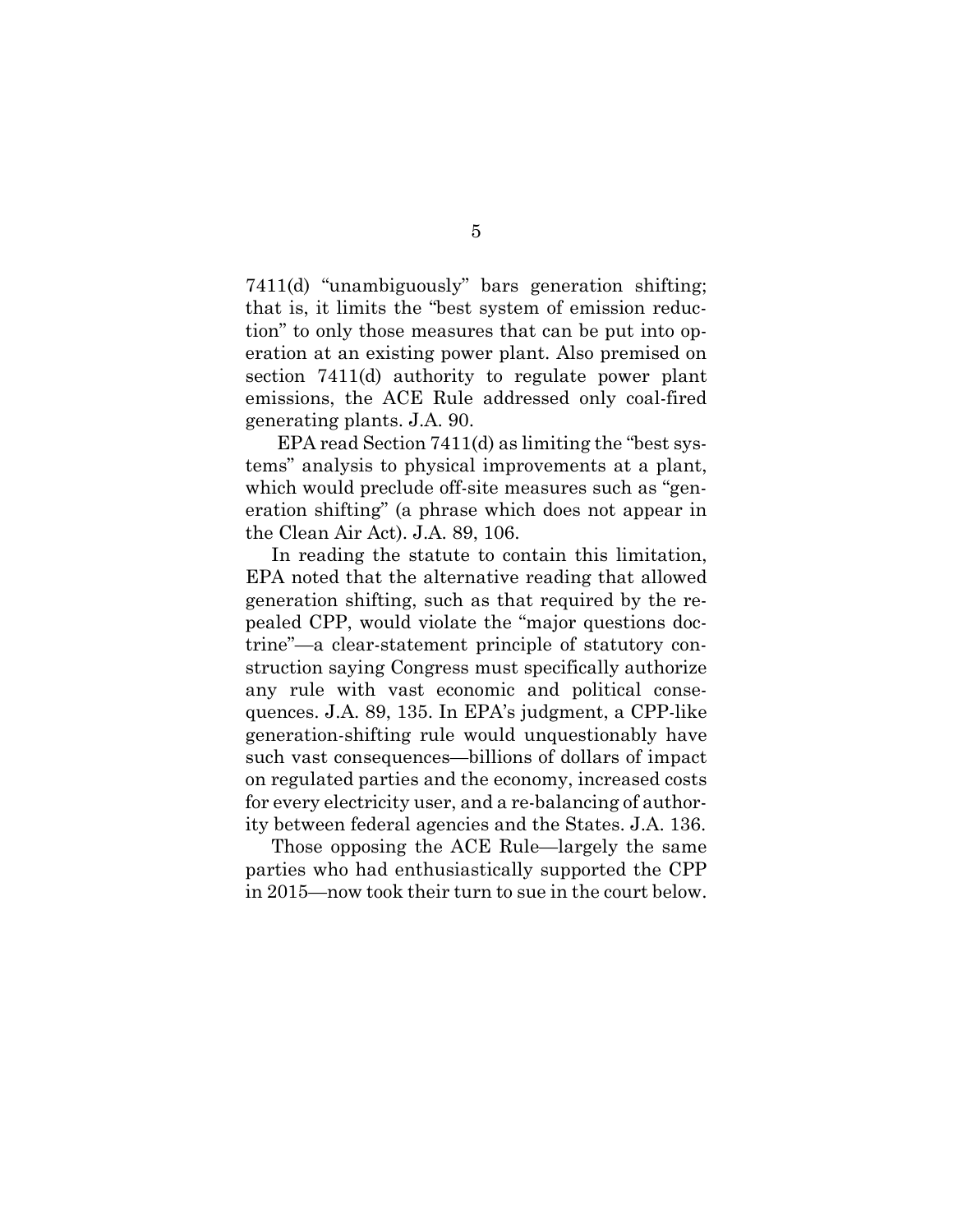J.A. 224.[4](#page-13-0) They argued that the ACE Rule was unlawful because it was premised on EPA's mistaken belief that, in enacting section 7411, Congress had precluded generation shifting as an emissions reduction measure. J.A. 95.

 The court below agreed with the opponents of the ACE Rule. J.A. 213-214 ("The ACE Rule expressly rests on the incorrect conclusion that the plain statutory text clearly foreclosed the Clean Power Plan …"). In the court's view, Congress, in Section 7411(d), had specifically authorized the EPA to consider and impose generation shifting as a tool of emissions reduction. J.A. 132.

 Congress had granted this authorization by directing the EPA to determine the "best system of emission reduction." J.A. 120 (quoting 42 U.S.C. § 7411(a)(1)). The court stated that "Section  $7411(a)(1)$ 's prescription of the 'best system of emission reduction' is striking for its paucity of restrictive language." *Id.* The court also stated that the section's lack of specificity is in marked contrast to other sections of the statute, in which Congress had identified the "specific categories of emission reduction tools" to be applied. *Id*.

 The court concluded that Section 7411's grant of authority was not subject to similar limitations. J.A.

<sup>4</sup> *See also ibid.* ("Arrayed against [those filing suit] were many states and groups that had opposed the old rule. And so once again, politically diverse states and politically adverse special interest groups brought their political brawl into a judiciary designed to be apolitical.")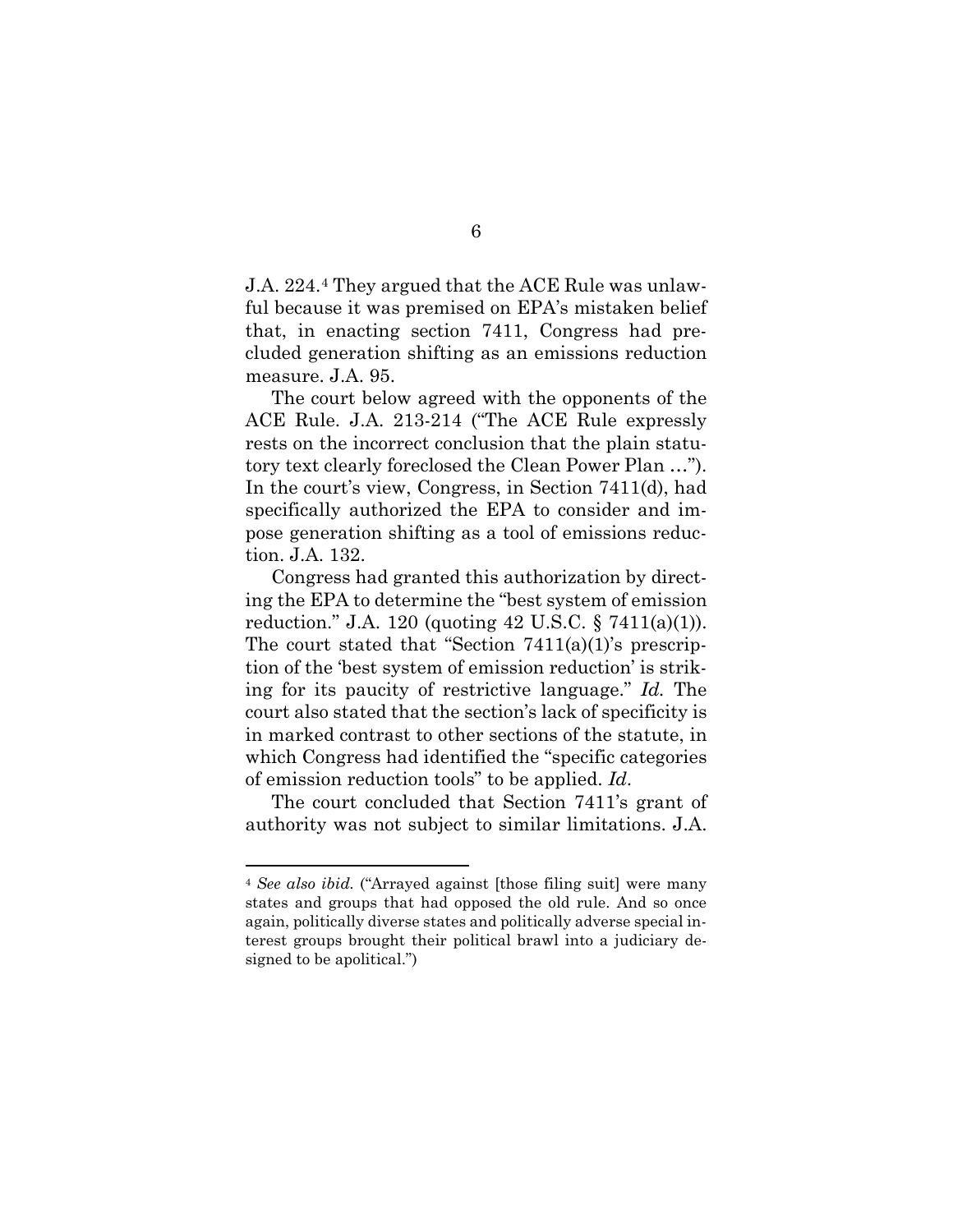108 and 120. Section 7411(a)(1) "imposed no limits on the types of measures the EPA may consider beyond three additional criteria: cost, any nonair quality health and environmental impacts, and energy requirements." J.A. 108. Section 7411(a)(1) was a "catch-all" provision, intended to apply to situations that, at the time of enactment, could not be specified. J.A. 119. The "catch-all" provision had been enacted by "a virtually unanimous Congress." J.A. 129.

 As to the "so called 'major questions' doctrine," the court found it inapplicable. J.A. 135. "Unlike cases that have triggered the major questions doctrine, each critical element of the Agency's regulatory authority on this very subject has long been recognized by Congress and judicial precedent." J.A. 136, 188.

 The court explained that "in enacting the Clean Air Act, 'Congress delegated to EPA the decision whether and how to regulate carbon dioxide emissions from powerplants.'" J.A. 97 (citing *American Elec. Power Co. v. Connecticut*, 564 U.S. 410, 426 (2011)). EPA had also made an Endangerment Finding, which "triggered a statutory mandate" for "the EPA to regulate greenhouse gas pollution." J.A. 137. And Congress had empowered the EPA to determine the "best system of emission reduction." J.A. 84.

<span id="page-13-0"></span> As for the consequences of de-carbonization—the costs and burdens cited by the EPA in replacing CPP with the ACE Rule—the court characterized the described consequences as not relevant to a "major questions" determination: the anticipated effects were "the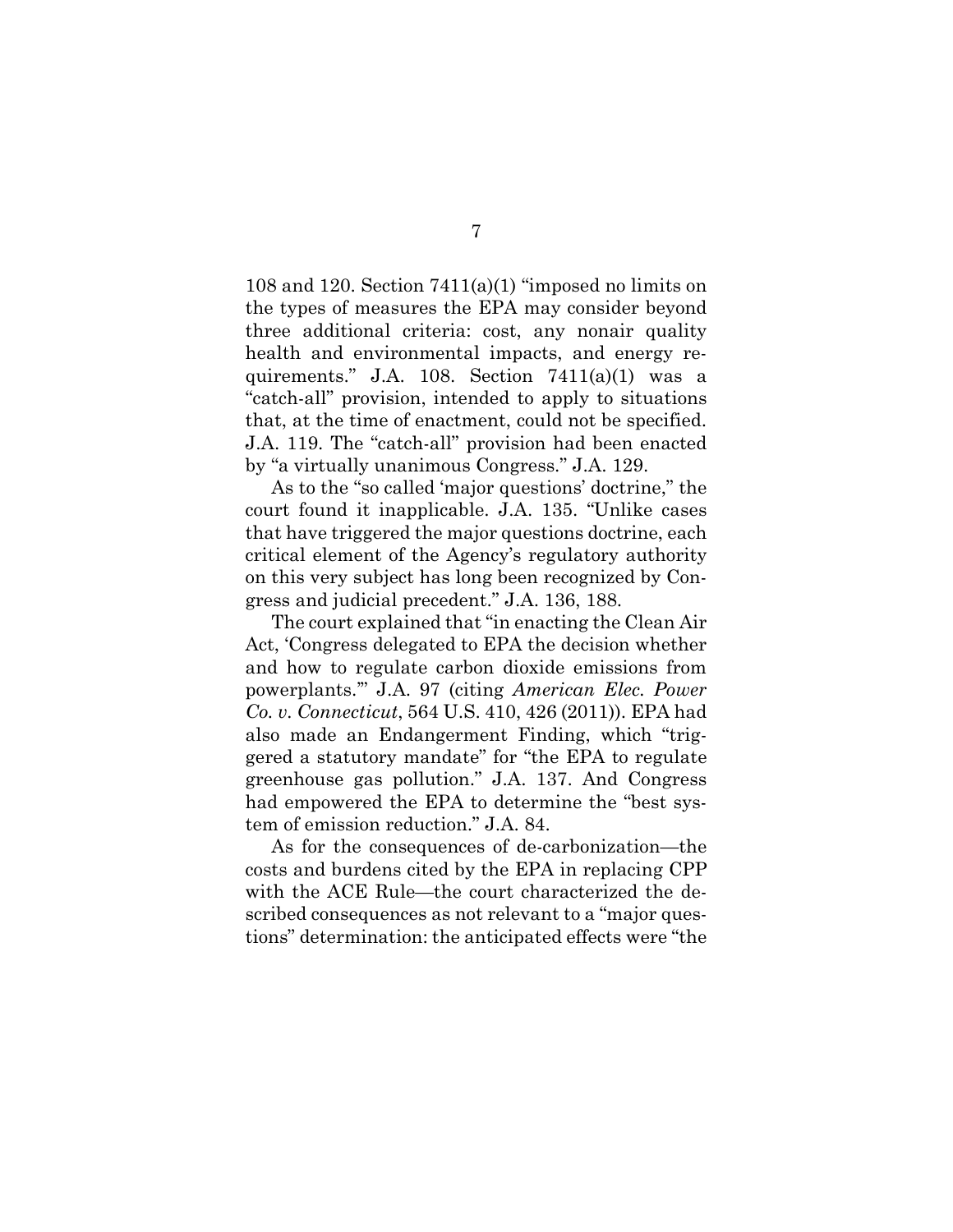product of the greenhouse gas *problem*, not the bestsystem's role in the solution." J.A. 148.

 "Because promulgation of the ACE Rule and its embedded repeal of the Clean Power Plan rested critically on a mistaken reading of the Clean Air Act," the court concluded, "we vacate the ACE Rule and remand to the Agency." J.A. 215.

### <span id="page-14-0"></span>**SUMMARY OF THE ARGUMENT**

The Republic rests not on doctrine, but on law. And not merely on law, but on the Constitution and its principles. This case therefore raises questions of profound importance.

It would be a disgrace for this court to uphold section 7411 based on the indefensible nondelegation doctrine. Being misleading and fictional, that doctrine betrays both the Constitution and the truth. It is but a fig leaf for unlawful power and should be acknowledged and repudiated as such.

In its place, what demands recognition is the Constitution and its principles. Under the Constitution, individuals are to be bound only by laws made with their consent through their elected legislature. Confirming this principle is the separation of powers, by which legislative power is kept in the legislature. But that is not all.

It will be seen that the Framers decided against any congressional delegation of power. Their intent found expression in the Constitution's text, where it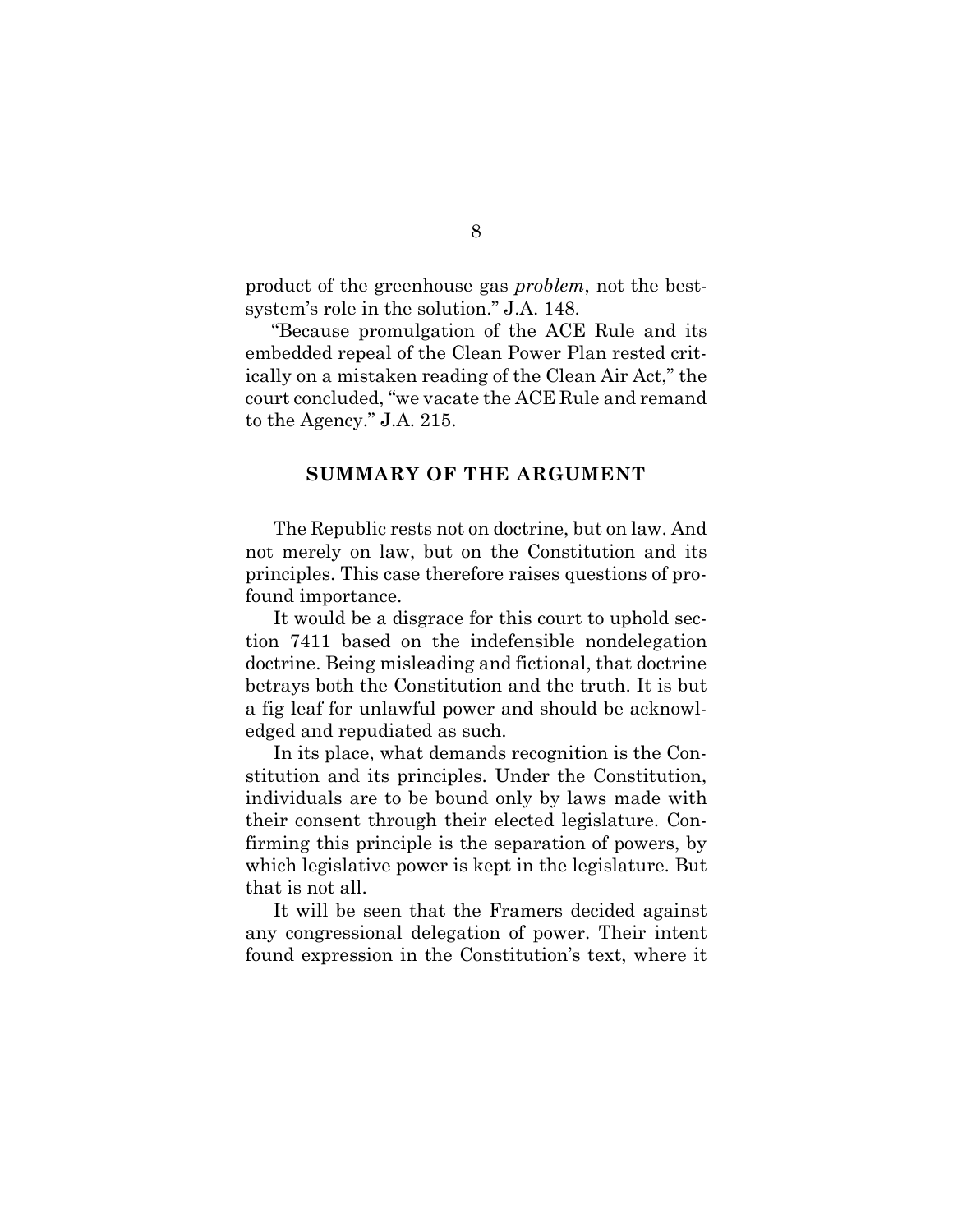says that the legislative powers "shall be vested" in Congress. What shall be vested in Congress cannot be vested elsewhere. This was, in other words, not merely a grant of legislative power, but a statement mandating its location.

Confirming this point, the Constitution requires bicameralism and presentment. And the Executive cannot exercise any power that was not vested in it.

It is time for this Court to stand up for these truths. If it refuses, no other court can or will be able to do so.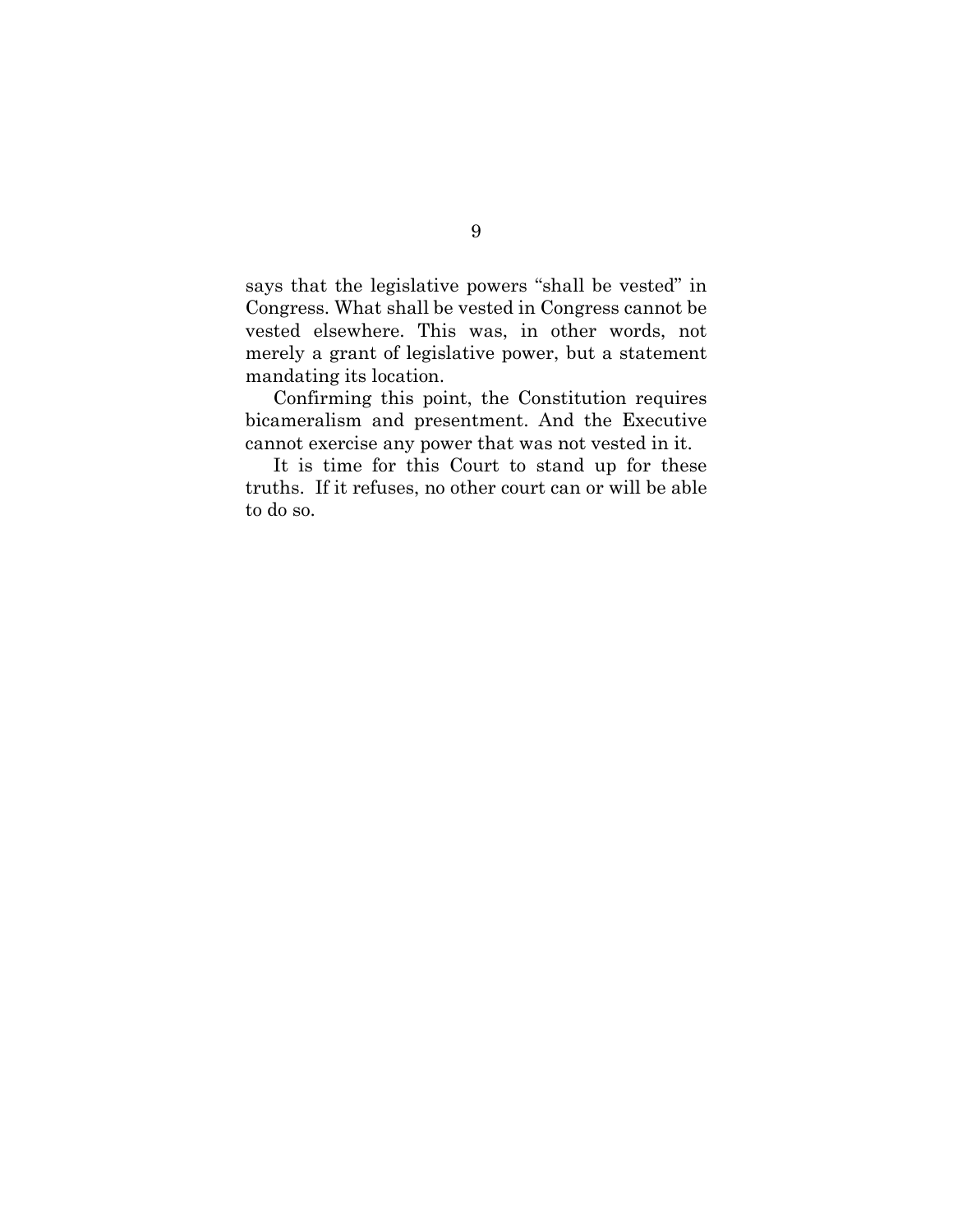#### **ARGUMENT**

### <span id="page-16-1"></span><span id="page-16-0"></span>**I. THE NONDELEGATION DOCTRINE IS MISLEADING AND FICTITIOUS AND SHOULD BE ABANDONED**

Confucius cautioned against using incorrect names, lest language not be "in accordance with the truth of things."[5](#page-17-1) The wisdom of that observation is borne out by the Supreme Court's nondelegation doctrine. The doctrine is misleading, even fictitious. So it offends against the Constitution and the truth.

#### <span id="page-16-2"></span>**A. The Doctrine Disguises What It Does and Why**

The "nondelegation doctrine" purports to bar Congress from delegating legislative power. In fact, it notoriously permits the wholesale transfer of such power. Although the sign above the gate says "closed," the gate is wide open.

In thus saying one thing and doing another, the doctrine is profoundly misleading. It tells Americans this Court is barring delegations of legislative power even while promiscuously permitting them. Nothing could do more to undermine the confidence of Americans in this Court.

<sup>5</sup> Confucius, Analects, Book XIII, Chapter 3, verses 4–7, Analect 13.3, in James Legge, Confucian Analects: The Great Learning, and The Doctrine of the Mean, 263-64 (Dover Publications 1971).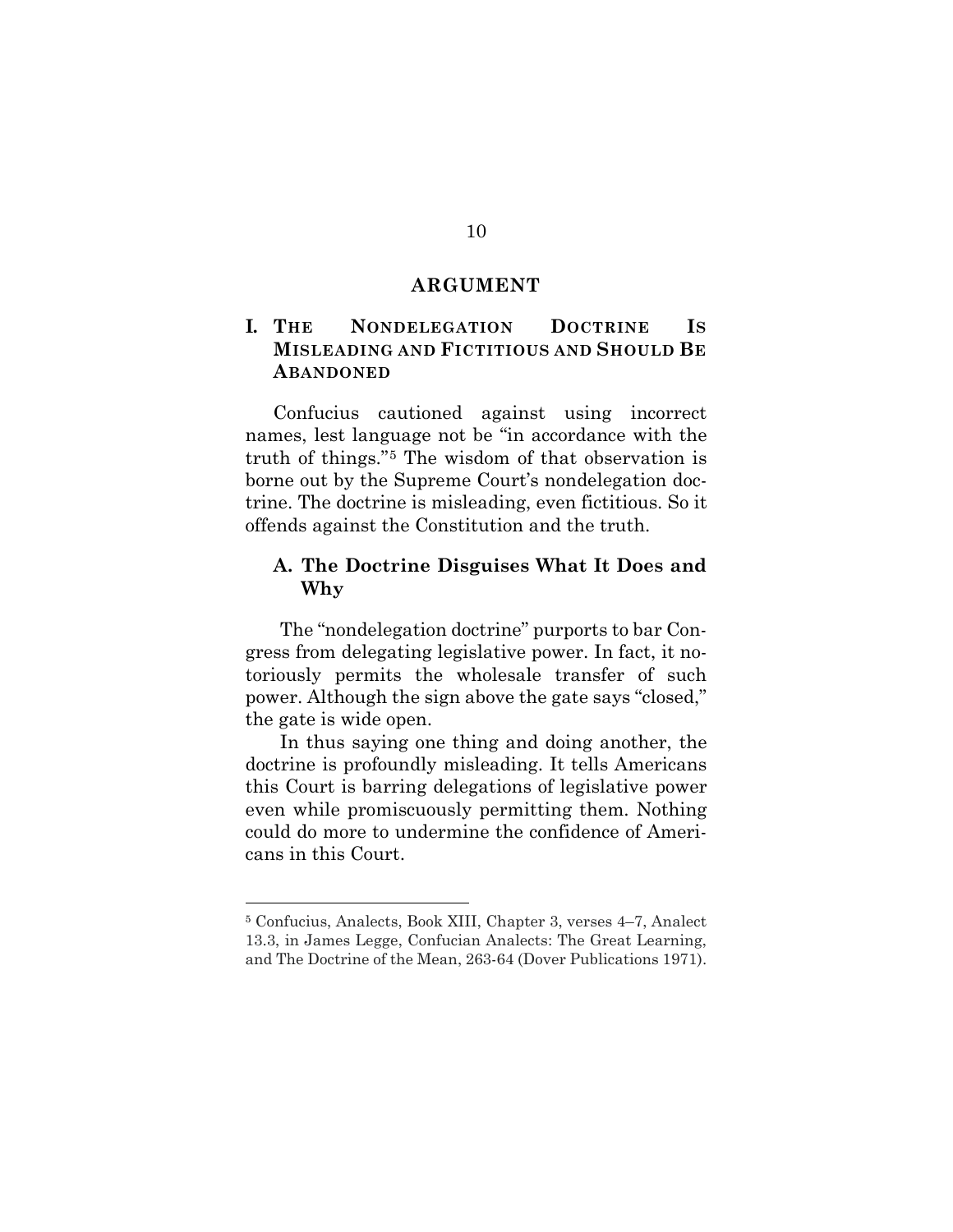The notion of a nondelegation doctrine is also misleading in suggesting that what limits congressional transfers of legislative power is a mere court-created doctrine. Yet as will be seen below, the Constitution itself—indeed, its very text—bars Congress from shifting its legislative powers to the executive. The nondelegation doctrine thus hides the fundamental nature of the obstacle to delegation.

The doctrine offends against the truth and the Constitution. It claims to do what it does not, and in presenting itself as a mere doctrine, it understates its constitutional foundations.

#### <span id="page-17-0"></span>**B. The Term "Delegation" Falsely Implies an Easily Revocable Transfer**

When a political or governmental entity "delegates" its powers, it always retains the authority to unilaterally revoke its delegation. A cabinet secretary, for example, who "delegates" statutorily authorized powers to his subordinates has the right to terminate that arrangement at any time, for any reason, and without any need to secure the assent of the delegatee or any other person or institution.

<span id="page-17-1"></span>That is not the case when a *statute* purports to confer lawmaking powers on executive or agency officials. Although Congress may revoke this arrangement, it may do so only by repealing or amending the statute through the bicameralism-and-presentment process of Article I, § 7. The President is empowered to veto any effort to withdraw powers that a statute vests in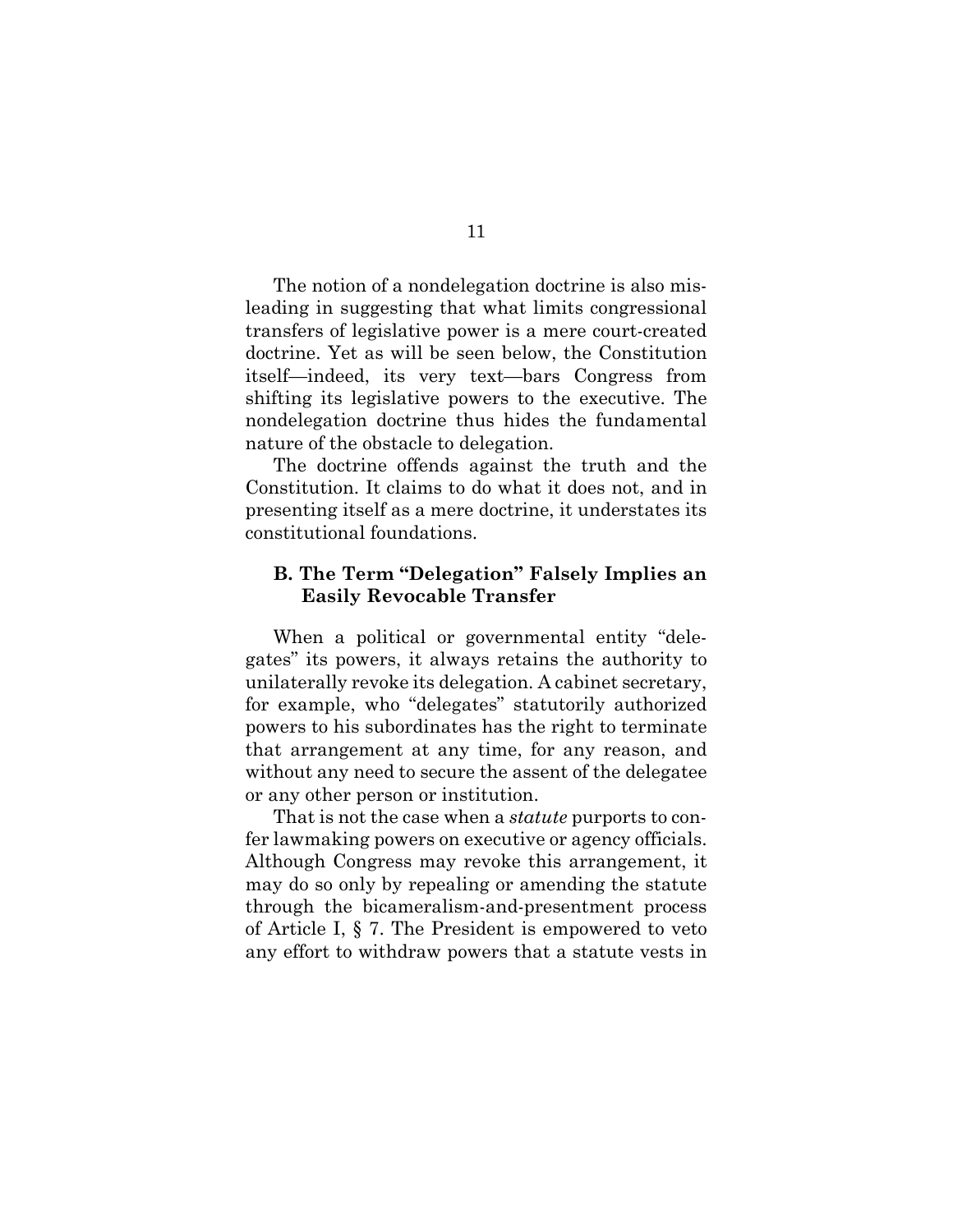the executive or an administrative agency, so Congress cannot unilaterally revoke a transfer of authority that a predecessor Congress made via statute. Congress must obtain the President's assent, or it must secure veto-proof supermajorities in both houses of Congress, before any previous transfer of authority can be undone.

A statutory transfer of lawmaking power to the executive thus ties the hands of Congress. When Congress by statute transfers legislative power to the executive, it cannot recall the transferred power easily. A statutory transfer of legislative power does not merely delegate legislative power, for it limits Congress' freedom to reassert its legislative powers.

Indeed, it is widely accepted that one Congress cannot bind a future Congress except by passing a statute (or ratifying a treaty). So, for example, neither House of Congress can pass a rule that forces a future Congress to follow certain procedures. Yet permitting delegation to the executive allows this forbidden outcome. By transferring legislative power to an executive or agency official like the EPA Administrator, a current Congress can get that official to enact rules without going through bicameralism and presentment—policies that a future Congress cannot reverse without taking those difficult steps.

It is therefore highly misleading for any court to discuss transfers of legislative power in terms of "delegation." That is not what is at stake.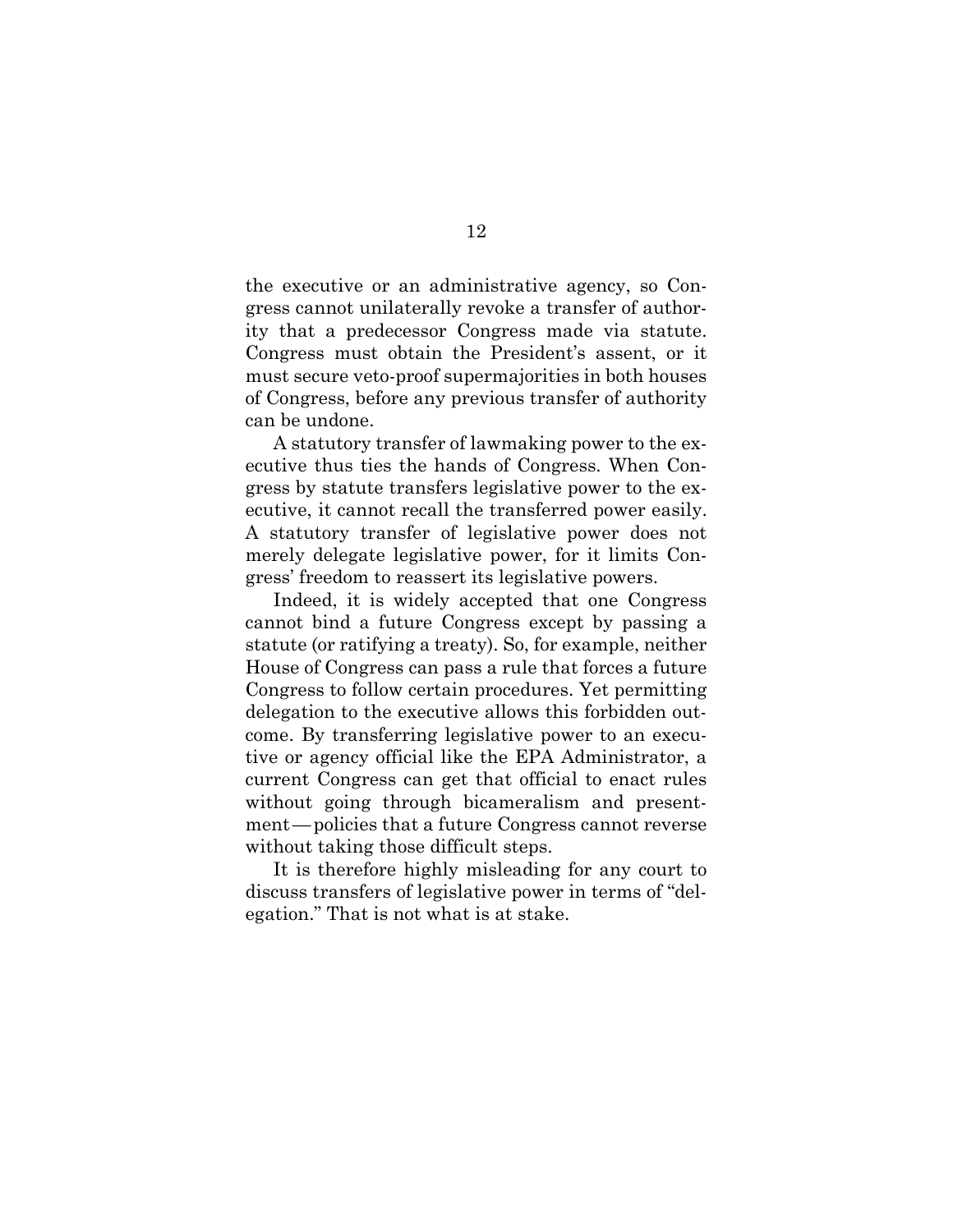#### <span id="page-19-0"></span>**C. The Doctrine Rests on Legal Fictions**

The nondelegation doctrine has been constructed and defended of the basis of a series of fictitious assumptions that deny the reality of agency *lawmaking* and thereby give a patina of constitutional legitimacy to this wayward practice.

1. One such fiction is that agencies are "executing" the law whenever they regulate pursuant to congressional authorization—even when the underlying statute gives the agency vast discretionary power to enact formal rules that carry the force of law. *See, e.g.*, Eric A. Posner and Adrian Vermeule, *Interring the Nondelegation Doctrine*, 69 U. Chi. L. Rev. 1721, 1723 (2002) ("[A]gents acting within the terms of such a statutory grant are exercising executive power, not legislative power.").

Not even James Landis, the leading expositor and defender of administrative power during the twentieth century, believed this fiction. Landis wrote that "[i]t is obvious that the resort to the administrative process is not, as some suppose, simply an extension of executive power" and that "[c]onfused observers have sought to liken this development to a pervasive use of executive power." James M. Landis, *The Administrative Process* 15 (1966).

Landis is right. The notion that an agency is merely "executing" the law when making binding rules is a transparent fiction. Agencies act as lawmakers when issuing rules that bind the public, which is why courts and commentators describe their work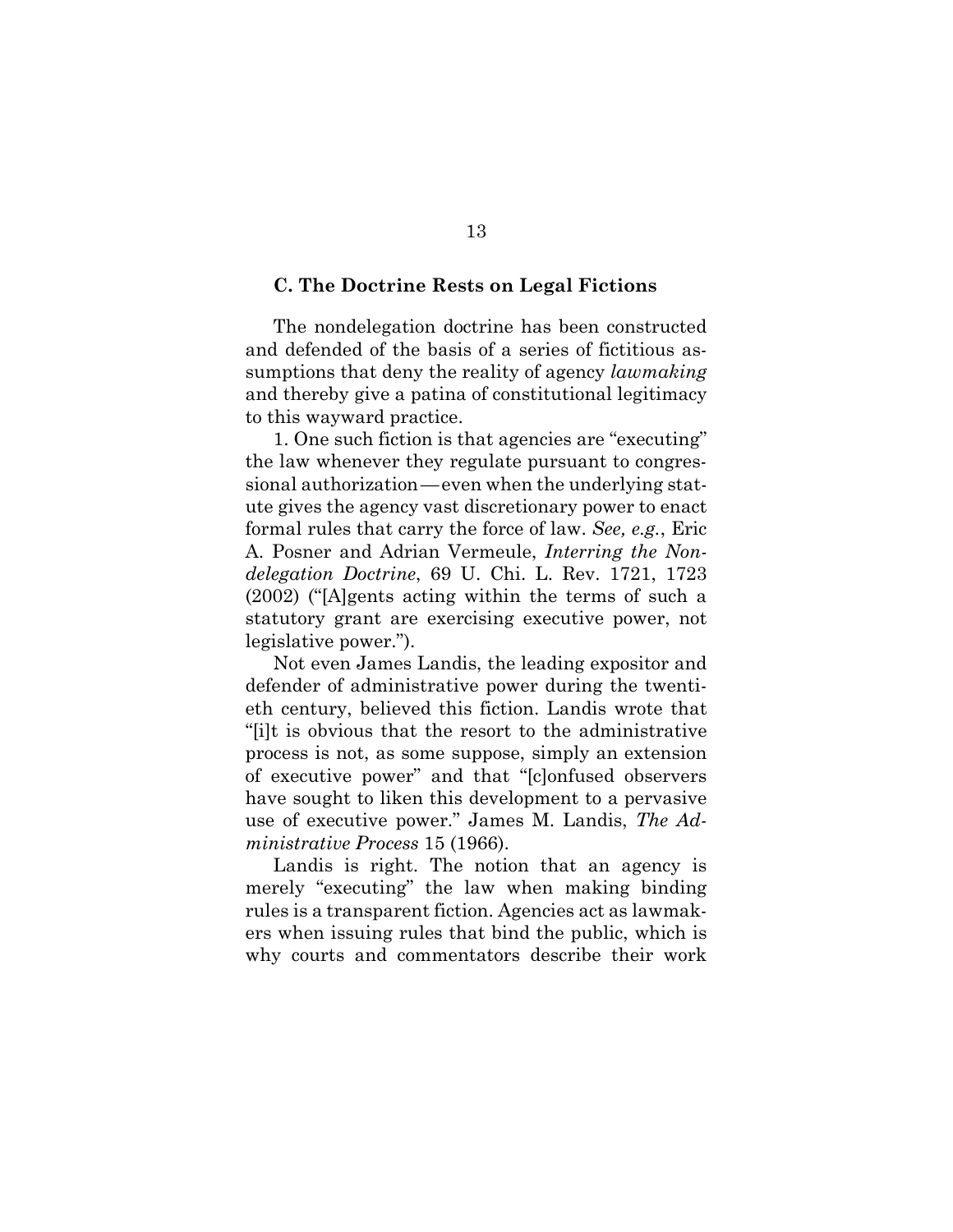product as "legislative rules." *See, e.g.*, *Chrysler Corp. v. Brown*, 441 U.S. 281, 302 (1979) ("We described a substantive rule—or a 'legislative-type rule'—as one 'affecting individual rights and obligations.'" (citation omitted)); *Batterton v. Francis,* 432 U.S. 416, 425 n. 9 (1977) ("Legislative, or substantive, regulations are issued by an agency pursuant to statutory authority. … Such rules have the force and effect of law.") (cleaned up); Kenneth Culp Davis, 2 Administrative Law Treatise § 7:8 at 36 (2d ed. 1979) ("A legislative rule is the product of an exercise of delegated legislative power to make law through rules. … [V]alid legislative rules have about the same effect as valid statutes; they are binding on courts.").

This Court describes an agency's rulemaking and adjudicatory powers not as "executive" but as "quasilegislative" and "quasi-judicial." *See, e.g.*, *Graham Cty. Soil & Water Conservation Dist. v. U.S. ex rel. Wilson*, 559 U.S. 280, 290 (2010) (describing agency rulemaking as "legislative or quasi-legislative activities."); *Humphrey's Executor v. United States*, 295 U.S. 602, 628 (1935).

2. A second fiction is the idea that agency lawmaking is merely "specifying" or "filling in the details" of a statutory standard. *See, e.g.*, *United States v. Grimaud*, 220 U.S. 506, 517 (1911) ("[W]hen Congress had legislated and indicated its will, it could give to those who were to act under such general provisions 'power to fill up the details' by the establishment of administrative rules and regulations").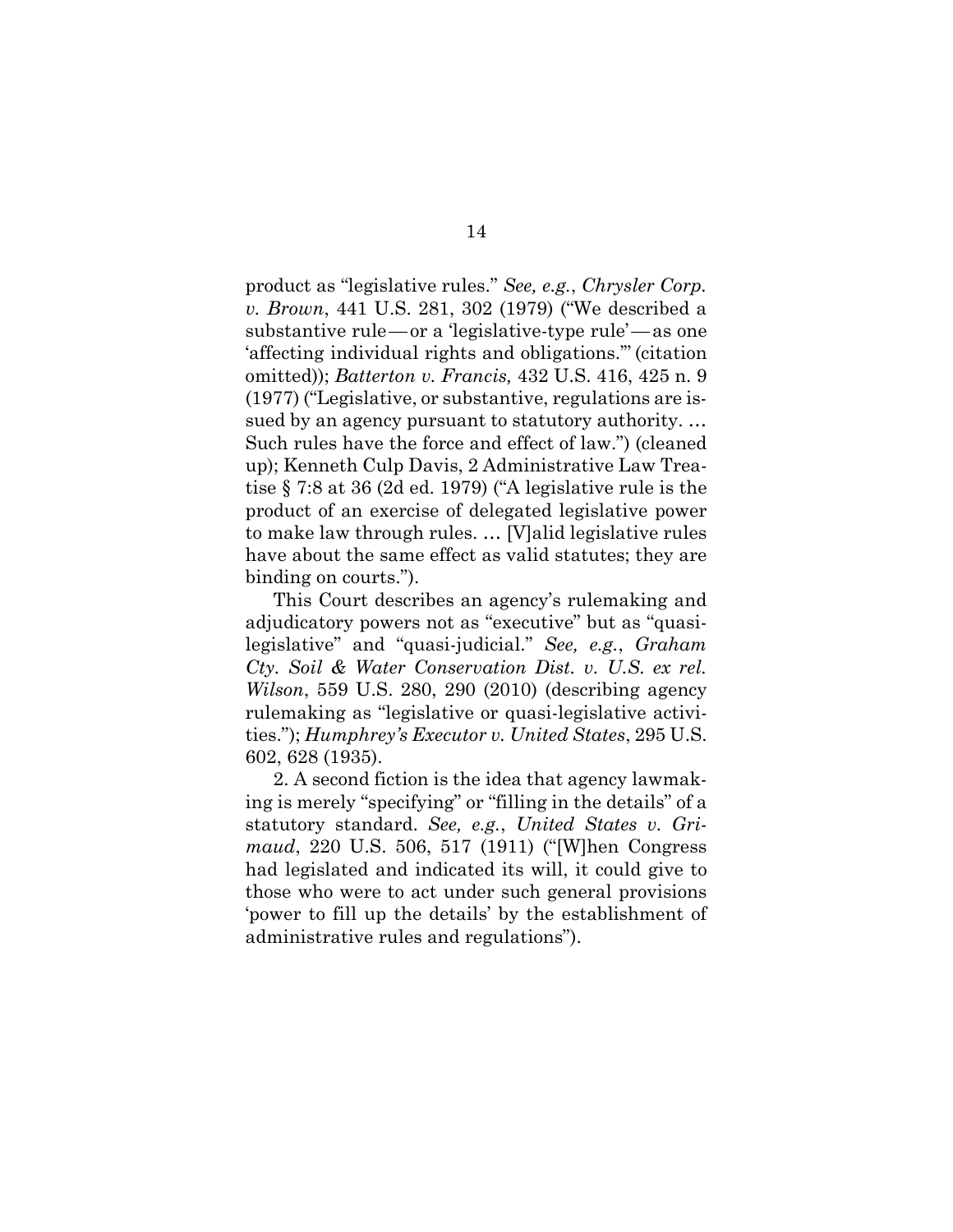But even where authorizing statutes offer governing standards, the authorized agencies often are not merely specifying or filling in details. As is widely understood, such statutes frequently leave the most difficult legislative questions to the agencies—indeed, members of Congress notoriously use such statutes precisely to avoid making difficult legislative decisions. See *Gundy*, at 2144 (Gorsuch, J., dissenting) ("Because Congress could not achieve the consensus necessary to solve the hard problems … it passed the potato" to an agency, "freed from the need to assemble a broad supermajority for his views"); D. Schoenbrod, *Power Without Responsibility*, 9–19, 55–59, 72–94, 102–05, 157–59 (Yale U. Press 1993).

The notion of "filling in mere details" is especially fictitious here. Had Congress, in the Clean Air Act, unequivocally ordered EPA to decarbonize the generation of electricity, it could be argued that Section 7411 had merely assigned the specifics to the EPA. But that is not what occurred. The Senate did not act, so Congress never made the decision to decarbonize.

Instead, the decision to decarbonize and the specifics of implementing that policy choice were both made by the EPA, on the basis of a generalized "best system" authorization which even the court below characterized as "striking for its paucity of restrictive language." J.A. 120. Indeed, as the court also noted, Section 7411's lack of specificity is in marked contrast to other sections of the statute, in which Congress has in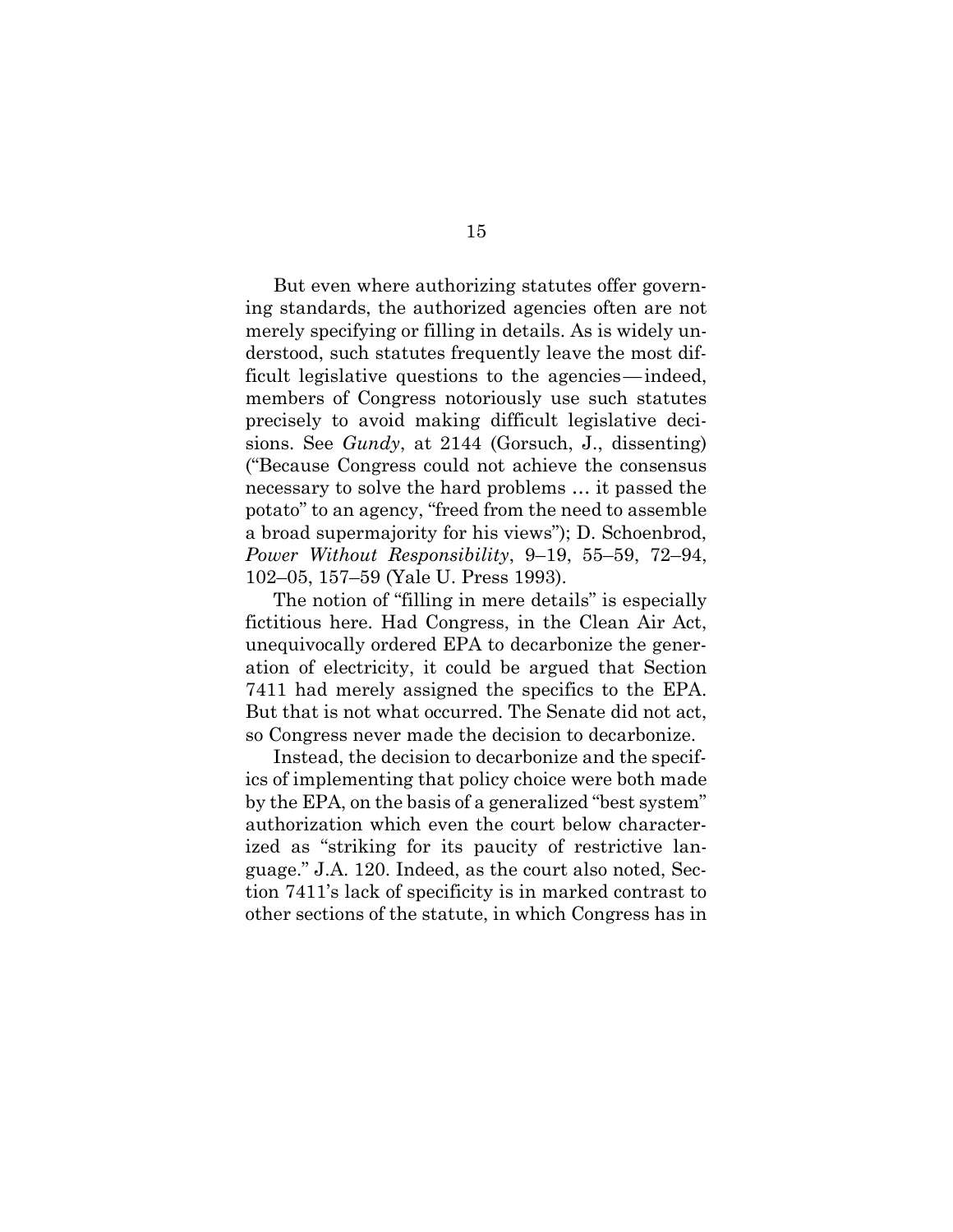fact identified the "specific categories of emission reduction tools" to be applied. *Id*.

But the very "paucity of restrictive language" should have cut against reading Section 7411 as a massive grant of power to EPA. Restrictive language directing EPA's handling of a Congressional policy decision to decarbonize would have signaled that Congress had properly asserted its legislative power and made the policy call. *See Yakus v. United States*, 321 U.S. 414, 425 (1944) (a statute must "sufficiently mark[] the field within which the Administrator is to act so that it may be known whether he has kept within it in compliance with the legislative will."

Instead, as interpreted by the appeals court, Section 7411 is a congressional authorization for EPA to decide both whether and how to decarbonize the electricity generating industry. These are hardly "details."

3. A third fiction is that an agency does not exercise legislative power if Congress has provided an "intelligible principle" to inform the agency's discretion.

Justice Gorsuch has accurately recounted how courts have gradually expanded this standard with repeated use to the point that, like a worn-out elastic band, it no longer imposes any meaningful constraints on Congress' divestment of its legislative powers:

> This mutated version of the 'intelligible principle' remark has no basis in the original meaning of the Constitution, in history, or even in the decision from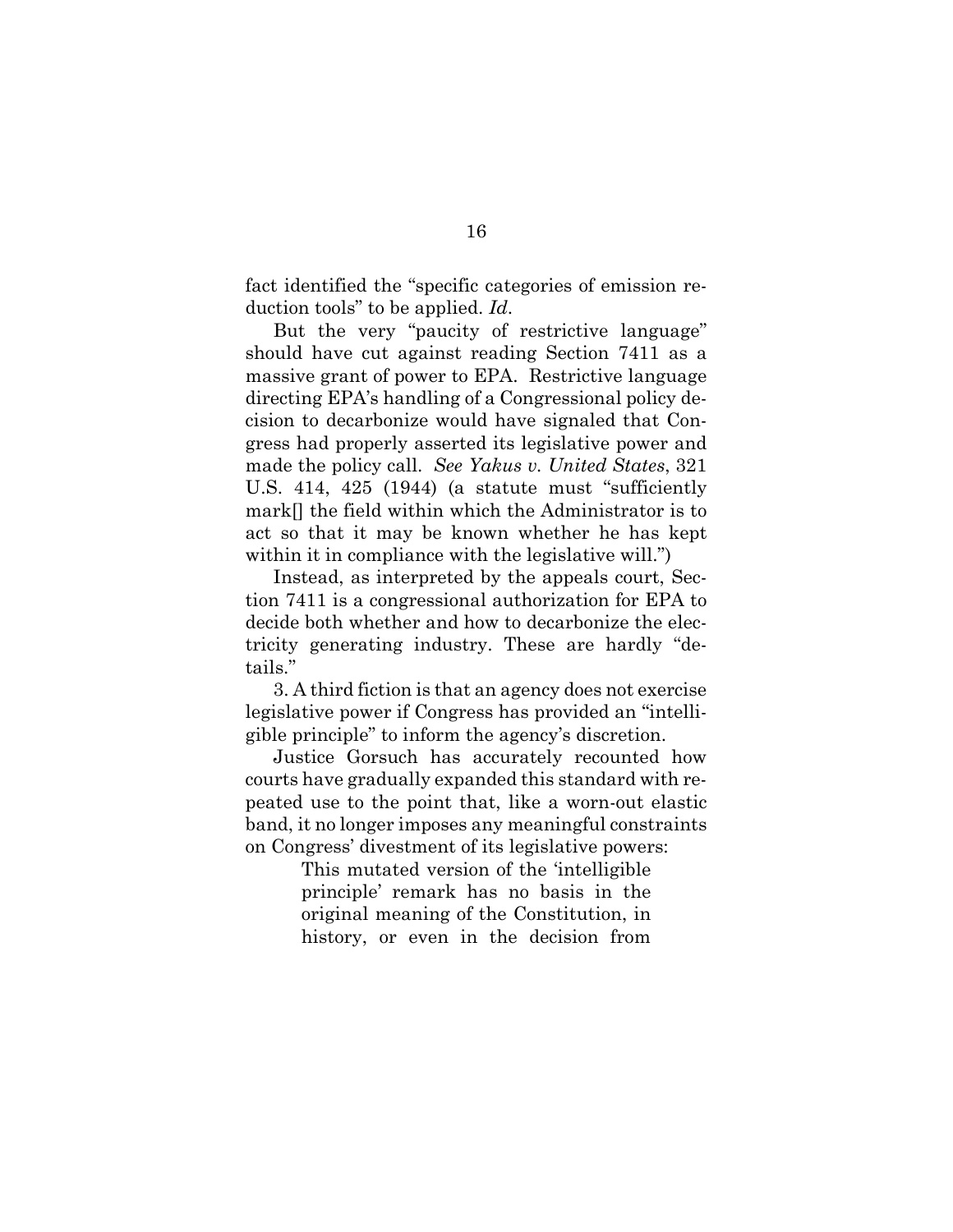which it was plucked. Judges and scholars representing a wide and diverse range of views have condemned it as resting on 'misunderst[ood] historical foundations.' They have explained, too, that it has been abused to permit delegations of legislative power that on any other conceivable account should be held unconstitutional. Indeed where some have claimed to see 'intelligible principles' many 'less discerning readers [have been able only to] find gibberish.' Even Justice Douglas, one of the fathers of the administrative state, came to criticize excessive congressional delegations in the period when the intelligible principle 'test' began to take hold.

*Gundy*, at 2144 (Gorsuch, J., dissenting) (citations omitted).

Acts of lawmaking and legislation do not depend on whether or not some other entity has supplied an "intelligible principle" that purports to guide the legislative decision. Every lawmaking entity holds powers that were authorized or vested in it by *somebody*, and there is almost always some semblance of an "intelligible principle" that defines the boundaries of those powers. But that does not change the legislative character of the resulting edict.

Every act of Congress, for example, is ostensibly guided and controlled by an "intelligible principle"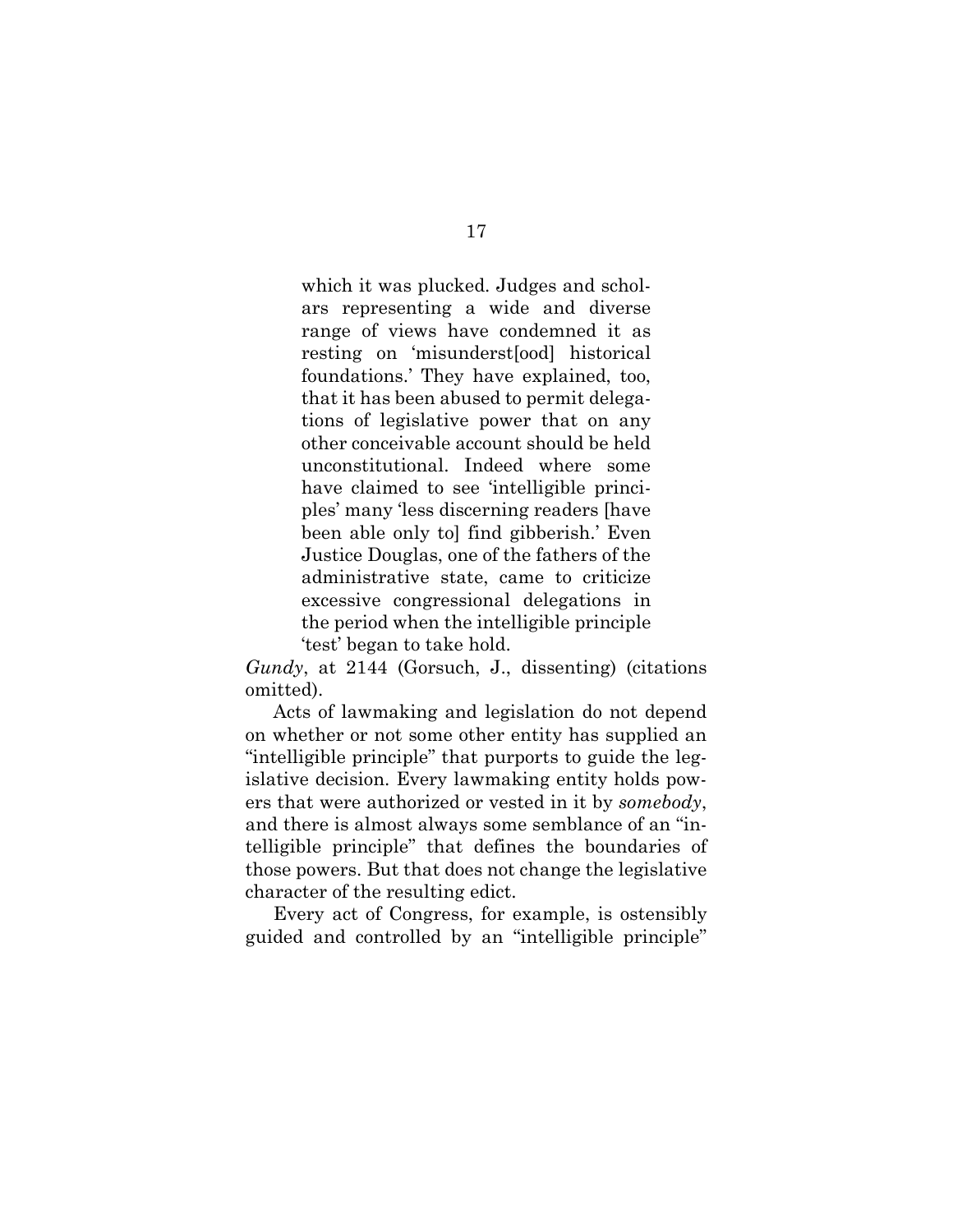supplied by the Constitution's enumerated powers. Congress must always act within the scope of one or more of those "intelligible principles" that define and limit what Congress may do. But Congress is most assuredly "legislating" when it enacts statutes, even though it does so pursuant to a grant of power that limits and controls Congress with a series of "intelligible principles."

The result is no different when an agency issues an edict under a statute that confers powers defined by an "intelligible principle"—such as an instruction to "regulate in the public interest," or, as here, apply "the best system."

As Judge Walker explained in dissent below,

To be sure, if we frame the question broadly enough, Congress will have always answered it. Does the Clean Air Act direct the EPA to make our air cleaner? Clearly yes. Does it require at least some carbon reduction? According to *Massachusetts v. EPA*, again yes. But *how* should the EPA reduce carbon emissions from power plants? And *who* should pay for it? To these major questions, the Clean Air Act's answers are far from clear.

J.A. 230. Section 7411 illustrates the meaningless of requiring an intelligible principle.

The existence of what this Court calls an "intelligible principle" does not save agency rulemaking from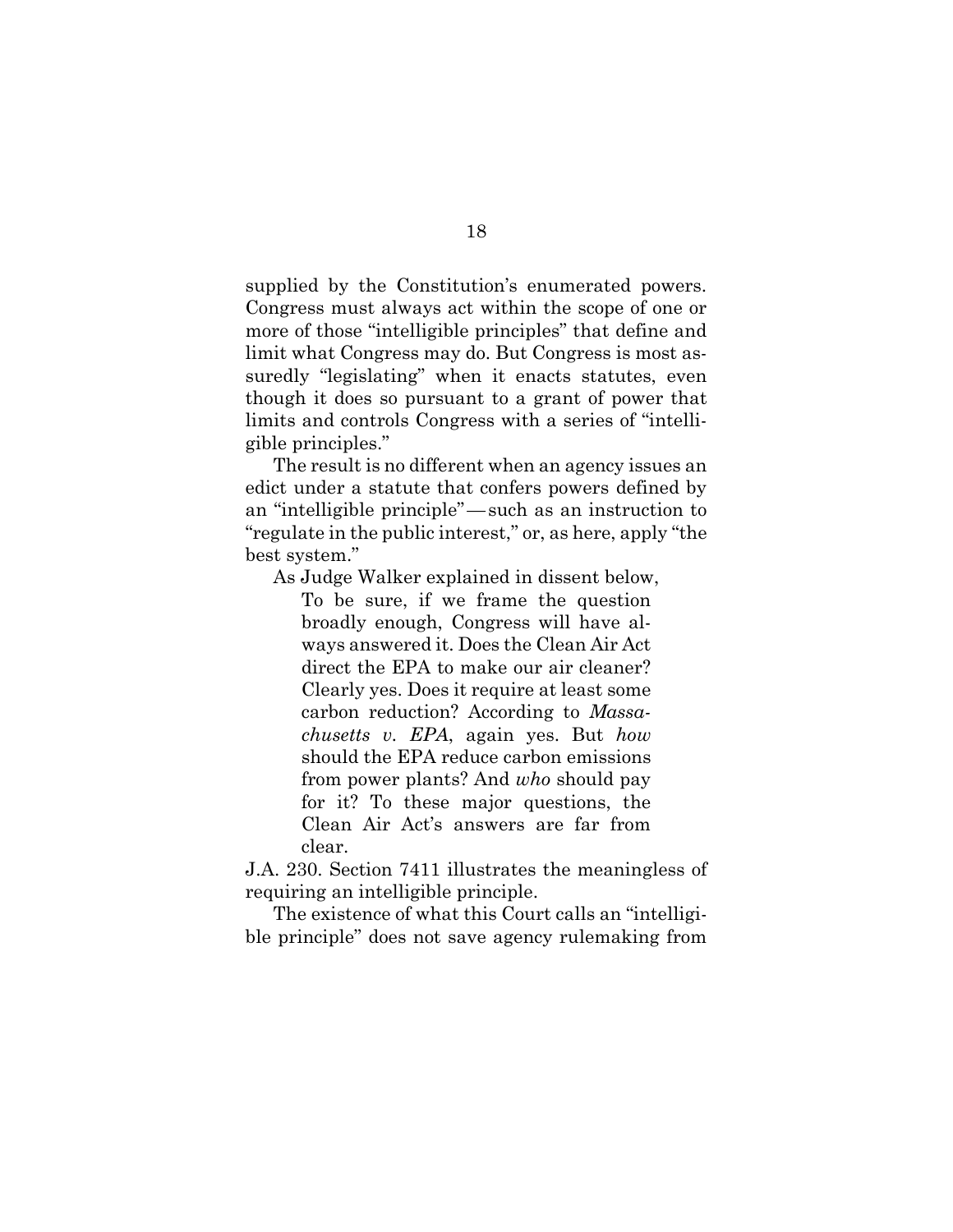being legislative. And current doctrine is fictional in suggesting otherwise.

\*\*\*

There should be no place in Supreme Court jurisprudence for a doctrine as misleading and fictional as the nondelegation doctrine. Rather than perpetuate a doctrine so offensive to the Constitution and the truth, this Court should recognize that, if the D.C. Circuit's interpretation of section 7411 is correct, that section divests Congress of its legislative power.

### <span id="page-25-0"></span>**II. CONGRESS MAY NOT DIVEST ITSELF OF ITS LEGISLATIVE POWER**

When enacting the Constitution, the people gave to Congress, and to Congress alone, the power to legislate, most centrally the power to make binding rules—those limiting their liberty. The location of this power in Congress was essential because of the fundamental principles of consent and the separation of powers. But it is not only these underlying principles that should guide this Court in barring any relocation of legislative power. Both the drafting debates and the Constitution's very text make clear that legislative power cannot be shared or otherwise transferred.

#### <span id="page-25-1"></span>**A. The Principles of Consent and Separation of Powers**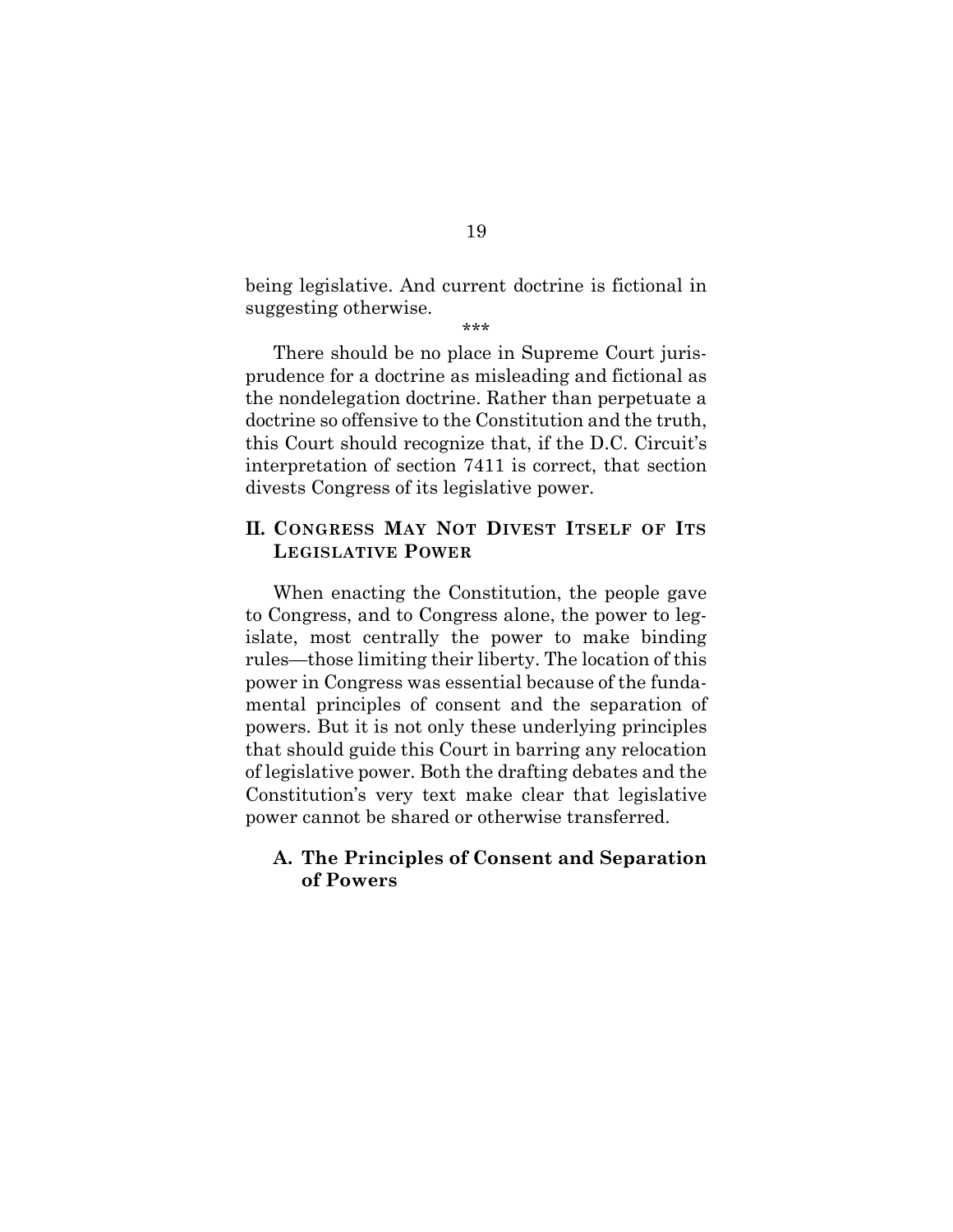The transfer of legislative powers collides with two of the most basic principles underlying the Constitution. These principles alone already caution against any such dislodging of legislative power.

No principle mattered more for the founding of the nation than consent. Without such consent, government would be without legitimacy, and its laws would be without obligation. In the words of the Declaration of Independence, "all men are created equal, that they are endowed by their Creator with certain unalienable rights, that among these are life, liberty and the pursuit of happiness," and that "to secure these rights, governments are instituted among men, deriving their just powers from the consent of the governed." Decl. of Indep. (1776).

The consent of the people was essential not only for the adoption of the Constitution but also for the enactment of statutes. And in a republic, such as the United States, the consent must come through the election of representatives to the legislature—the body with legislative power. On the basis of this need for elective representation, American colonists declared it "the first principle in civil society, founded in nature and reason, that no law of the society can be binding on any individual. without his consent, given by himself in person, or by his representative of his own free election."[6](#page-27-0)

<sup>6</sup> Resolutions of the Boston Town Meeting (Sept. 13, 1768), in *A Report of the Record Commissioners of the City of Boston*, (continued…)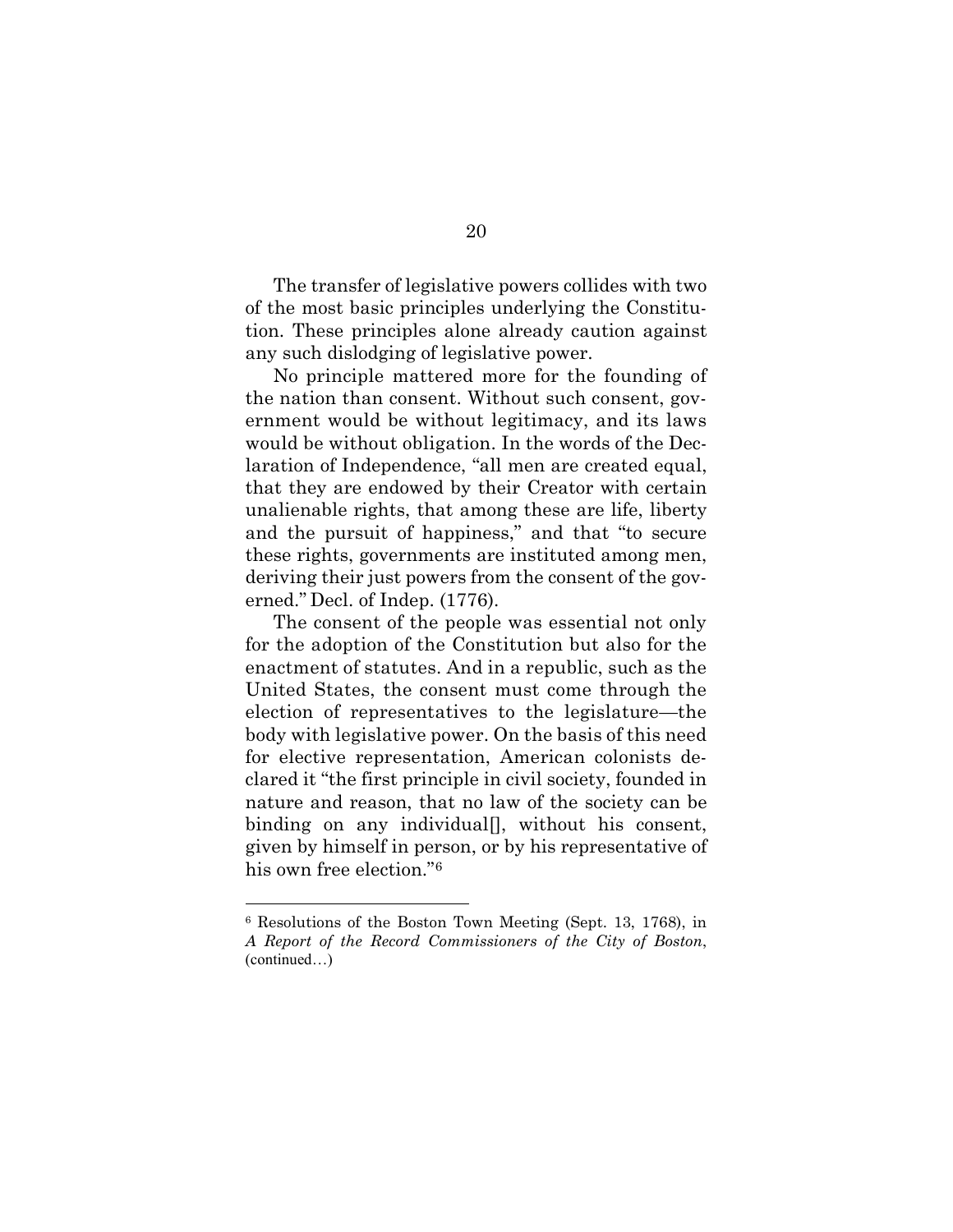The displacement of legislative power to administrative agencies, not least in section 7411, threatens this self-governance. It deprives Americans of their freedom to rule themselves through their elected representatives.

In other words, what scholars call "delegation" (and what this Court quaintly calls "nondelegation") dilutes voting rights[.7](#page-28-0) To be sure, the dislocation of legislative power does not deny anyone's right to cast a ballot. But in shifting legislative power out of the elected legislature, it diminishes the value of suffrage. The form remains, but the reality is to reduce the power of the voters—to debase the currency of voting. And if violations of voting rights are worrisome even at a retail level, there should be at least as much concern about this wholesale assault on voting rights.

Reinforcing the need for consent was the principle of separation of powers. The government's tripartite powers were understood to be naturally different, so each could be located in its own branch of government without any overlap.[8](#page-28-1) The separation of these different powers seemed essential for both prudent decisionmaking and the protection of liberty. To serve these ends, it was understood that the powers must continue to be separated. The separation, in other

Containing the Boston Town Records, 1758 to 1769, at 261 (Boston: Rockwell & Churchill, 1886). 7 *See* Philip Hamburger, *Nondelegation Blues*, sect. XI.A., XI.C.

<span id="page-27-0"></span><sup>(2021),</sup> available at SSRN.com.

<sup>8</sup> *Id.* at sect. IV.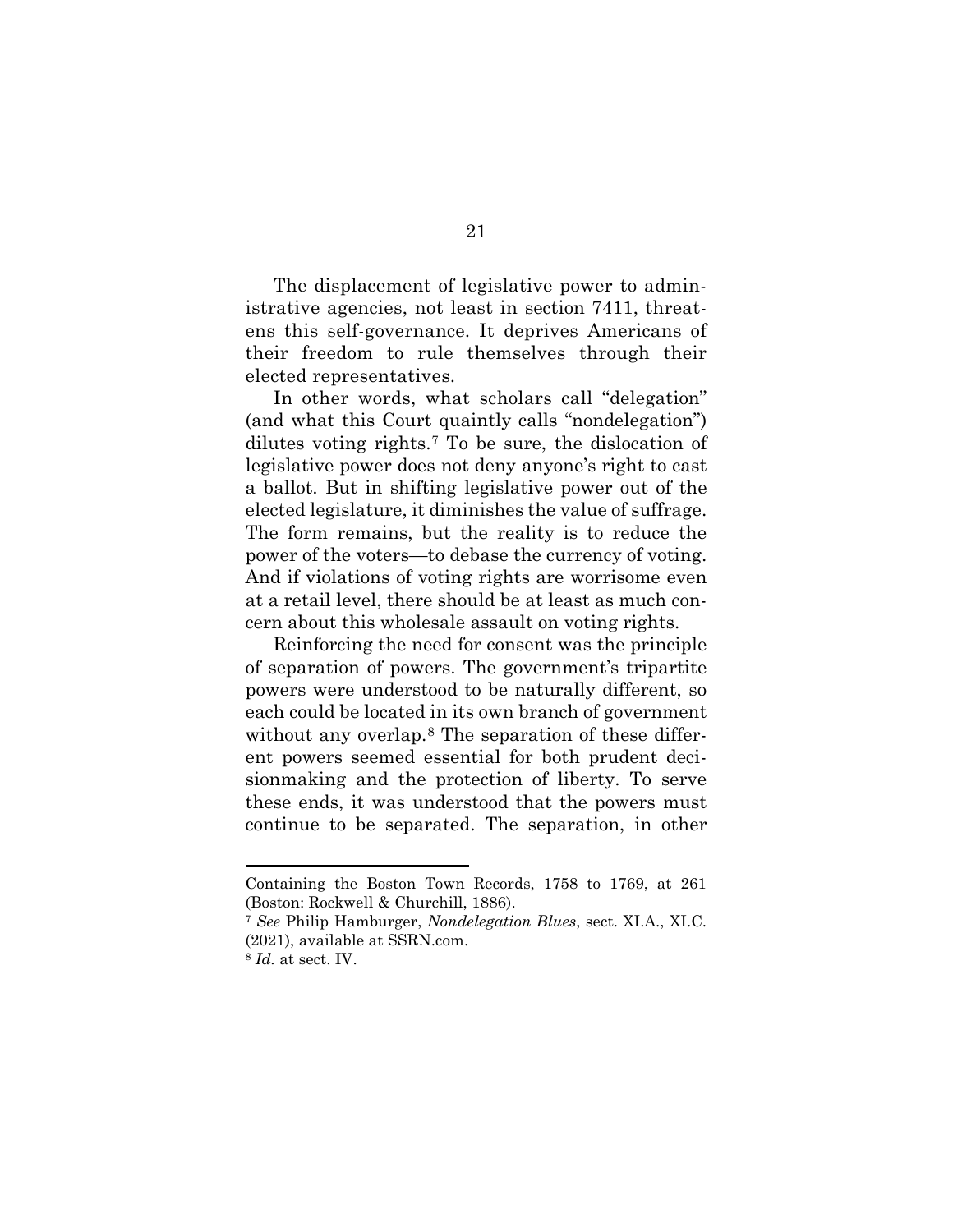words, was exclusive *vis à vis* other branches of government.[9](#page-29-1)

Beginning in 1791, the earliest surviving academic lectures on the Constitution were given by the Virginia judge St. George Tucker at William and Mary. He explained:

> [A]ll the powers granted by the Constitution are either legislative, executive, or judicial; and to keep them forever separate and distinct, except in the Cases positively *enumerated*, has been uniformly the policy, and constitutes one of the fundamental principles of the American Government.[10](#page-29-2)

This was only one of many such statements at the time. But it captures the essence of the separation problem with section 7411 and all other statutes that shift to agencies the power to make binding rules.

The Constitution's principles of consent and separation of powers make abundantly clear that the transfer of legislative power out of Congress' hands is profoundly lawless. It violates the Constitution's most fundamental principles.

But that's not all. The drafting and text also have much to say.

<sup>9</sup> *Id.* at sect. VI.

<span id="page-28-1"></span><span id="page-28-0"></span><sup>10</sup> St. George Tucker, Law Lectures, p. 4 of four loose pages inserted in volume 2, Tucker-Coleman Papers, Mss. 39.1 T79, Box 62, Special Collections Research Center, Earl Gregg Swem Library, College of William and Mary.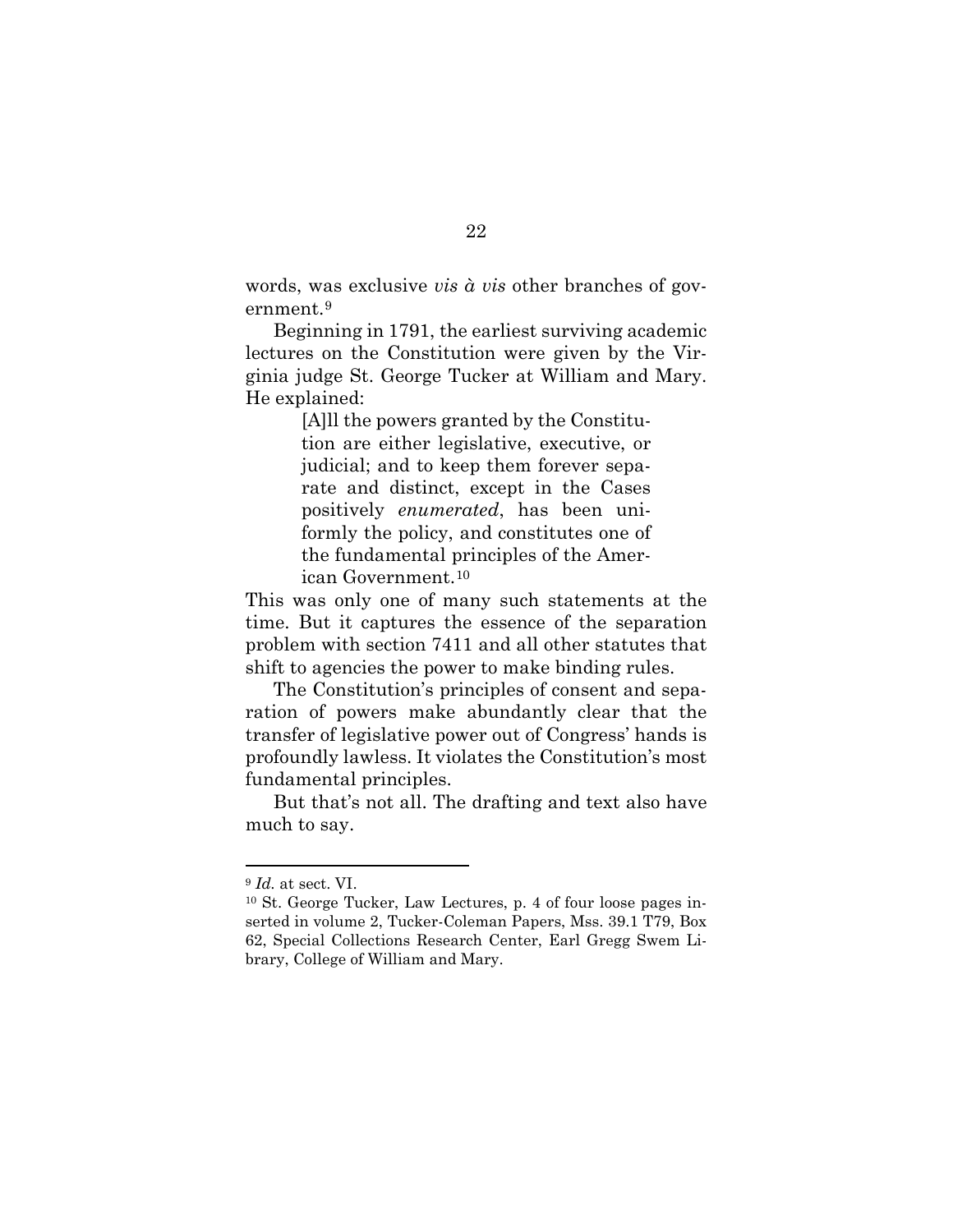### <span id="page-29-0"></span>**B. The Framers' Rejection of All Congressional Delegations**

At the Constitutional Convention, the framers had to establish the Executive and its power. In the course of their debates, James Madison proposed a series of powers for the Executive, including the power to execute congressionally delegated powers. His initial suggestion along these lines apparently provoked General Charles Cotesworth Pinckney to express concern that "improper powers" might be delegated.[11](#page-30-0) So Madison came back with a proposal that limited the Executive's delegated powers to those that were not legislative or judicial. To be precise, he moved that the Executive be established:

> with power to carry into effect the national laws. to appoint to offices in cases not otherwise provided for. and to execute such other powers not Legislative nor Judiciary in their nature. as may from time to time be delegated by the national Legislature.[12](#page-30-1)

In other words, the Executive would have the power to exercise such executive powers as were delegated by Congress.

<span id="page-29-2"></span><span id="page-29-1"></span><sup>11</sup> Madison's Notes, 1 Farrand, Records of the Federal Convention 67.

<sup>12</sup> *Id*.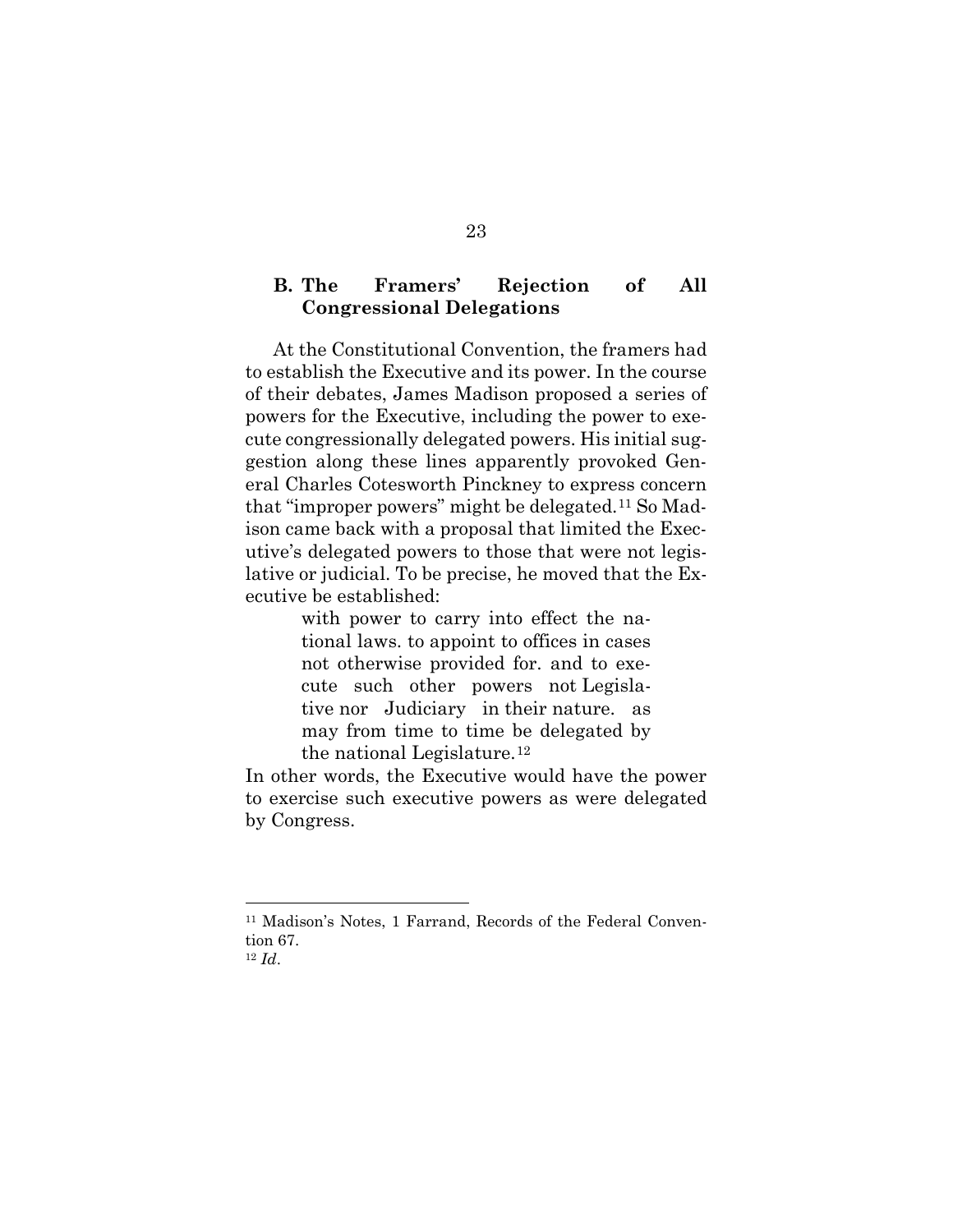But Charles Pinckney moved to strike out the phrase: "and to execute such other powers not Legislative nor Judiciary in their nature as may from time to time be delegated."[13](#page-31-1) He explained that they "were unnecessary, the object of them being included in the 'power to carry into effect the national laws'."[14](#page-31-2) That is, if the Constitution already gave the Executive this power, there was no need for it to get more executive power from Congress. The Convention agreed.[15](#page-31-3)

The Framers thus rejected any congressional delegation. It was beyond dispute that there should be no delegation of powers that were "Legislative nor Judiciary in their nature." And the Framers repudiated even delegated executive power.

The delegation of power was to be done by the people in the Constitution, not by Congress. So, it is difficult to understand how Congress—for example, in section 7411—can transfer binding lawmaking power to agencies.

But this point rests not merely on underlying principles, nor merely on the debates in Philadelphia, but on the text.

<span id="page-30-0"></span><sup>13</sup> *Id.*

<sup>14</sup> *Id*.

<span id="page-30-1"></span><sup>15</sup> *Id*.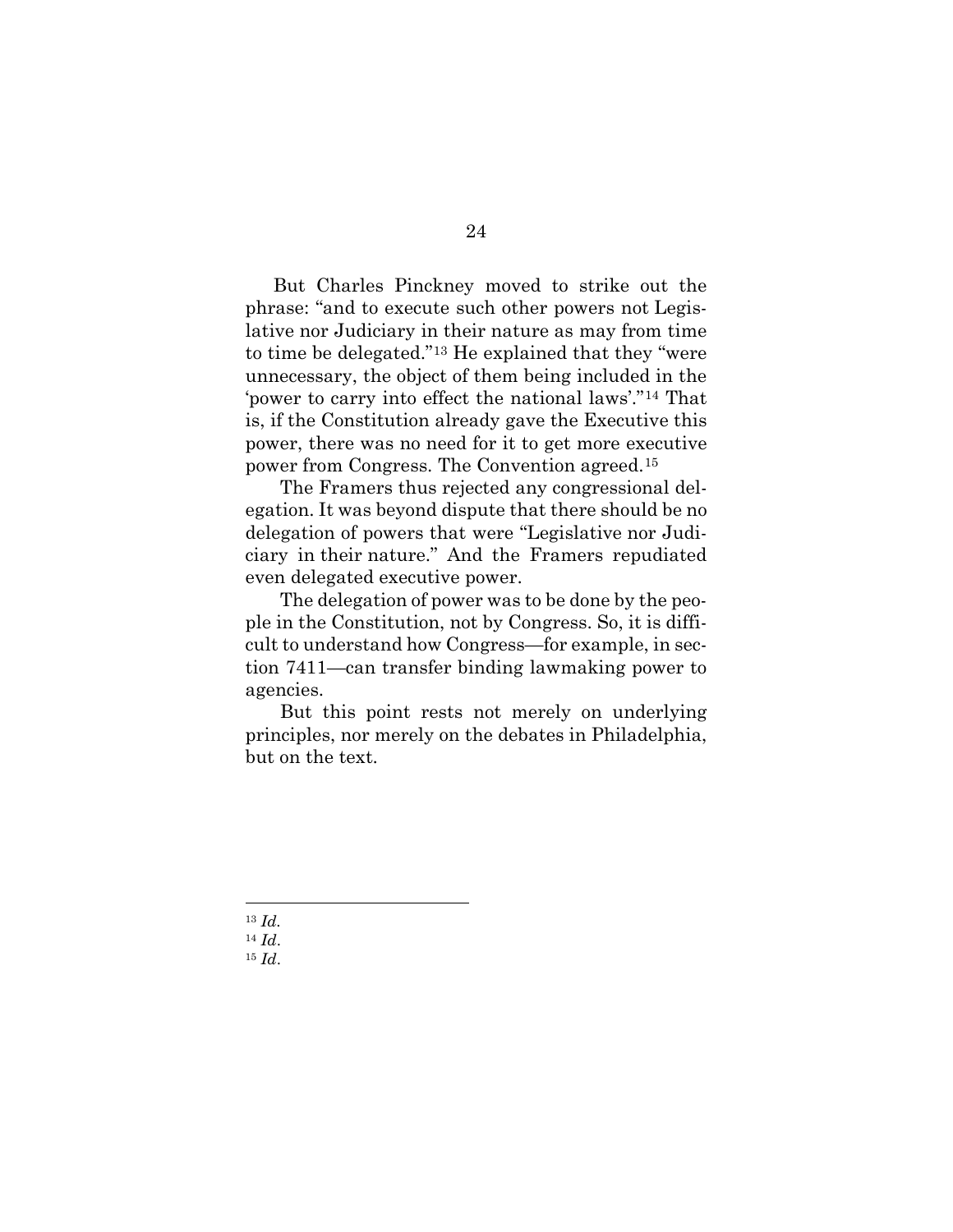## <span id="page-31-0"></span>**C. "Shall Be Vested" Textually Mandates That All Legislative Powers Must Be in Congress, Not Elsewhere**

The Constitution says each of its tripartite powers "shall be vested" in its own branch of government. U.S. Const., art. I, §1, art. II, §1, art. III, §1. The Constitution thereby textually emphasizes that its powers cannot be rearranged.

Imagine that the Constitution had used the word "vested" as one might in grant of property, saying merely that the legislative powers *are hereby vested* in Congress. Then there would be a transfer of the powers, but not an express textual indication that the legislative powers must ultimately be located in Congress.

But the Constitution says that its powers "shall be vested." It thereby not only transfers its powers, but says where they "shall" and thus must be located. Of particular interest for section 7411, the legislative powers shall be in Congress.

One might protest that when Congress shares some of its powers with the Executive, those powers remain vested in Congress. But that misses the point. When the Constitution says that the legislative powers *shall be vested* in Congress, it requires them to be there, not elsewhere.

<span id="page-31-3"></span><span id="page-31-2"></span><span id="page-31-1"></span>In defense of delegation, one might argue that when Congress shares some of its powers with the Executive, those powers remain vested in Congress. From this perspective, the devolution of the commerce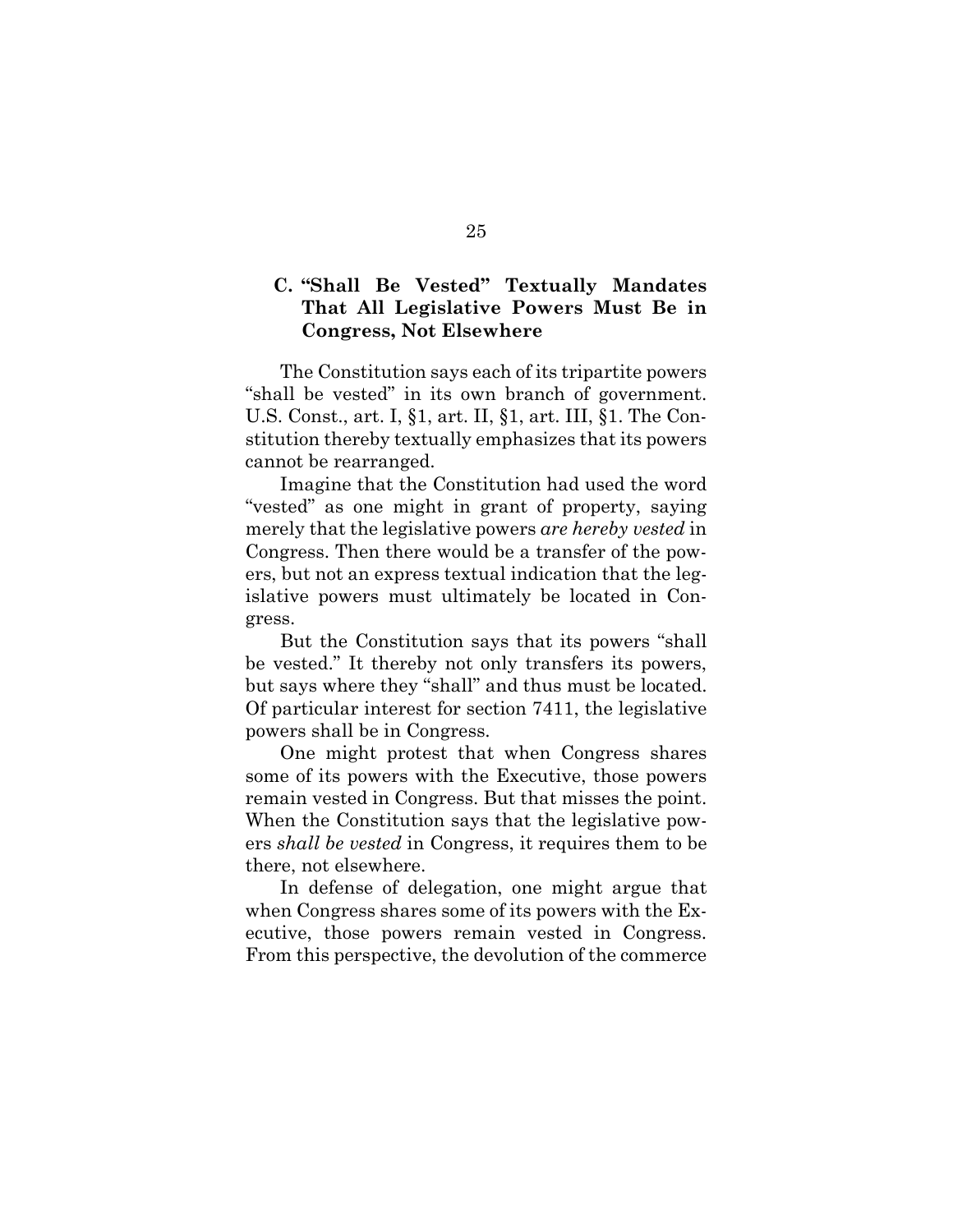power to the Department of Agriculture does not deprive Congress of that power. But that misses the point. "When the Constitution says the legislative powers *shall be vested* in Congress, it requires them to be there, not elsewhere. That is, when legislative powers are shared with the Executive, they are no longer vested merely in Congress, and the sharing thus violates the Constitution's injunction that they *shall be vested* in Congress. The Constitution does not say that the legislative powers 'shall be vested in a Congress of the United States *and anyone with whom Congress shares them*.'"[16](#page-33-1)

The phrase "shall be vested" reinforces what already should be clear, that "the Constitution's vesting of powers is not just an initial distribution—like an initial dealing out of cards."[17](#page-33-2) Rather than merely vest the legislative powers in Congress, the Constitution mandates where they shall remain.

### <span id="page-32-0"></span>**D. The Evasion of Bicameralism and Presentment**

When this Court permits Congress to divest itself of legislative power, it weakens accountability to the people by allowing an evasion of bicameralism and presentment. Bicameralism makes lawmaking diffi-

<sup>&</sup>lt;sup>16</sup> Hamburger, *supra* note 7, at sect. IX.C.

<sup>17</sup> Id.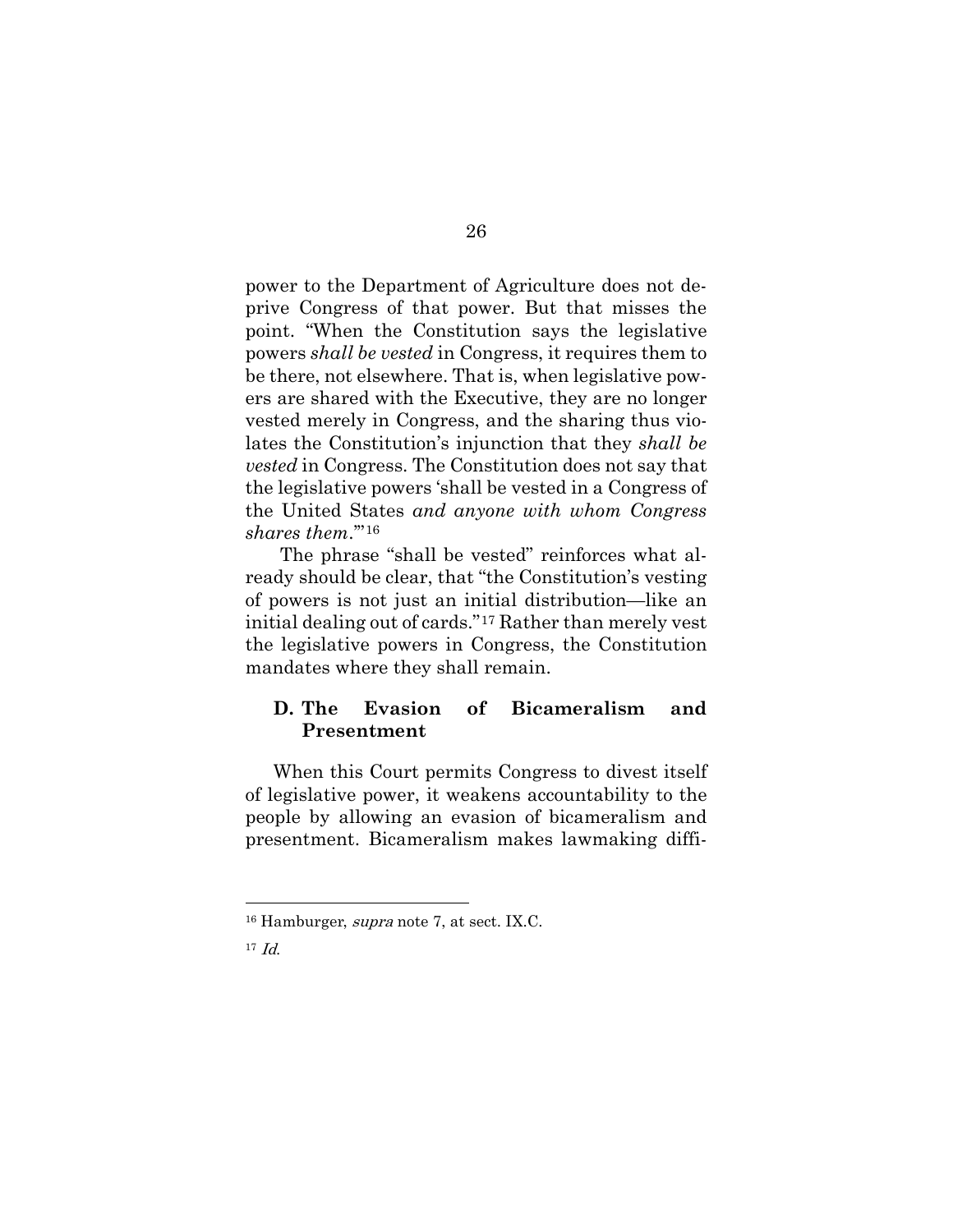cult *by design*—to limit corruption and unjust passions and enable prudence. The Federalist No. 62, p. 418-19 (J. Madison) and No. 63, pp. 423-25 (J. Madison) (J. Cooke ed. 1961). Presentment ensures that laws are subject to the possibility of a veto. Together, the requirements place responsibility in the two elected legislative bodies and in an elected President—all of whom are personally accountable to the people.

But when Congress divests itself of its legislative power and an administrative agency legislates, "the people lose control over the laws that govern them. … The public loses the right to have both its elected representatives make the law *and* its elected president take personal responsibility for the law." D. Schoenbrod, *Power without Responsibility,* 99–105 (Yale U. Press 1993). Instead, as with section 7411, only someone appointed by the President takes responsibility—an appointee who is not personally chosen by the public or accountable to them at the next election.

### <span id="page-33-0"></span>**E. The Executive May Not Exercise Legislative Power**

<span id="page-33-2"></span><span id="page-33-1"></span>At stake is not only legislative power but also the power of the Executive. Binding agency rules are typically analyzed in term of congressional power—the question being whether Congress can delegate or divest itself of legislative power. But the transfer of legislative power to the Executive should also prompt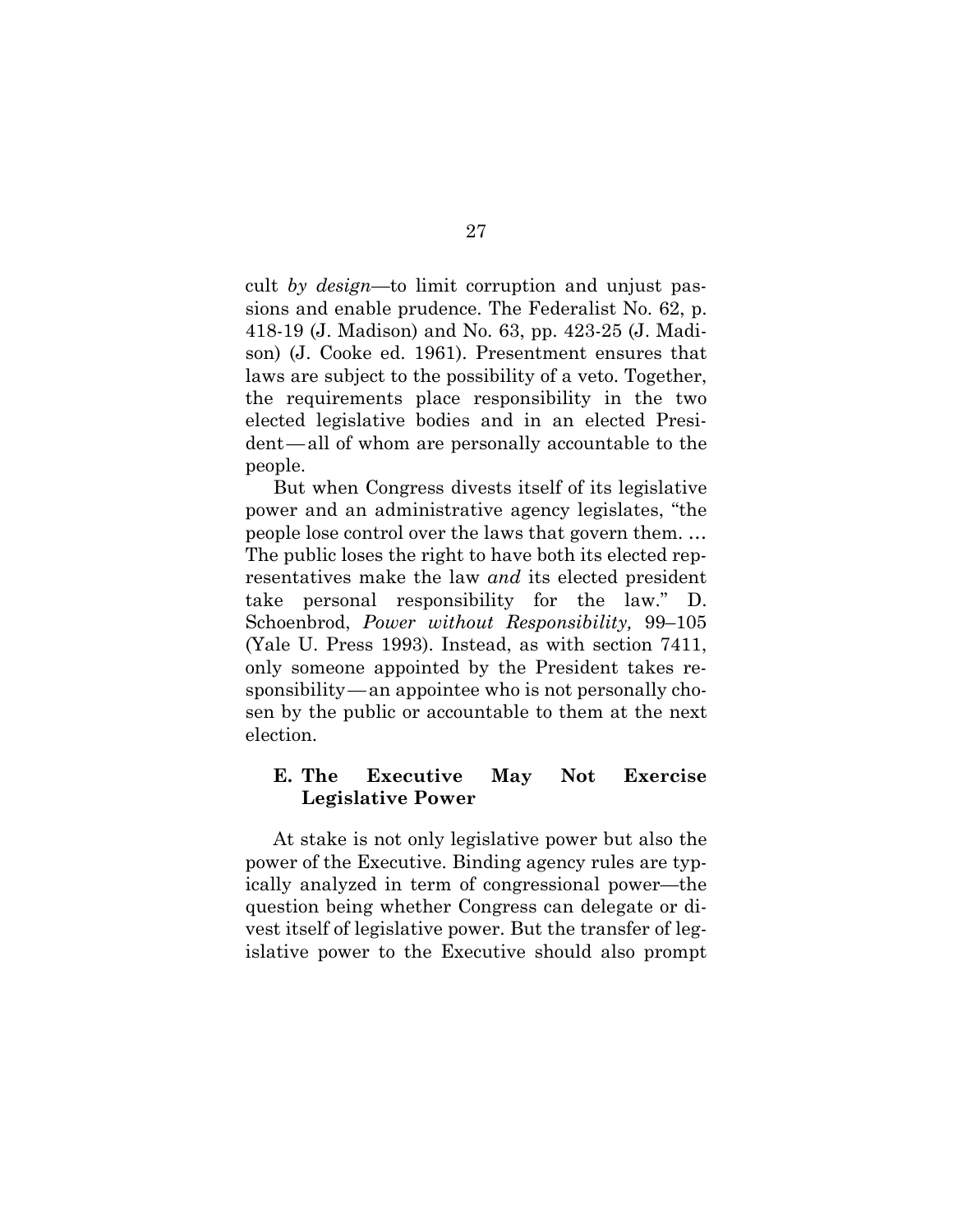concern for the Constitution's vesting of executive power in the President.

The Constitution vests the President with executive power (along with the adjustments to it in the rest of Article II). U.S. Const, art. II, §1. It does not vest him with legislative power. He therefore cannot exercise legislative power.

Recall (from *supra*, Part II.B) that when the Constitutional Convention discussed the delegation problem, it did so in the context of asking whether the Executive should have a power to exercise congressionally delegated powers. The assumption was that without such authorization, the Executive could not exercise even congressionally delegated powers that were executive.

The need for each branch to exercise only the power vested in it was recognized by the judiciary in *Hayburn's Case,* 2 U.S. 409 (1792). Three circuits protested that they could not act under the Invalid Pension Act, and all argued that the courts could not exercise a power that had not been vested in them. For example, the Circuit Court for the District of Pennsylvania said that "the business directed by this act is not of a judicial nature. It forms no part of the power vested by the Constitution in the courts of the United States; the circuit court must consequently have proceeded without constitutional authority." *Id.*, at 411 (1792) (CC for Dist. Pa.).

This principle applied to all branches of government, including the Executive. The Circuit Court for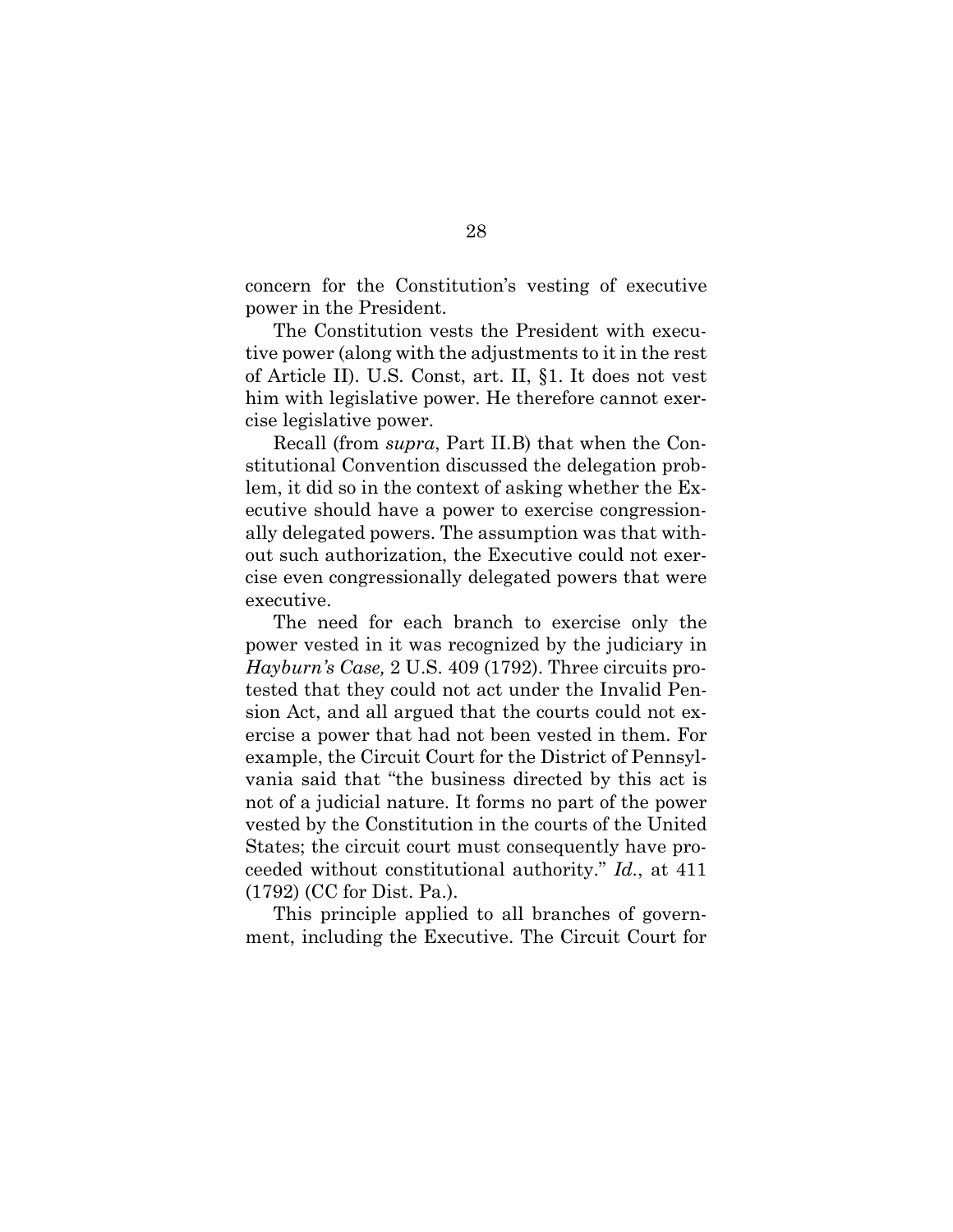the District of North Carolina explained: "the legislative, executive, and judicial departments are each formed in a separate and independent manner," and "the ultimate basis of each is the Constitution only, within the limits of which each department can alone justify any act of authority." *Id*., at 412 (CC for Dist. NC).

The Executive cannot exercise any power that is not executive. It is yet another reason to doubt whether Congress in section 7411 can give legislative power to the EPA. \*\*\*

If the D.C. Circuit's interpretation of the Clean Air Act is correct, then the Act divests Congress of legislative powers. This repudiates the principles of consent and separation of powers, it departs from the known views of the framers, it evades bicameralism and presentment, and most concretely it violates the Constitution's mandate that the legislative powers "shall be vested" in Congress. It even invites the Executive to go beyond its power under the Constitution.

### <span id="page-35-0"></span>**III.EFFICIENCY CANNOT JUSTIFY THIS COURT IN FAILING TO UPHOLD THE CONSTITUTION**

Those who defend the existing nondelegation doctrine often contend that modern government could not operate effectively if Congress were barred from shifting legislative decisions to Executive Branch officials. That contention, however, is dubious. The problem is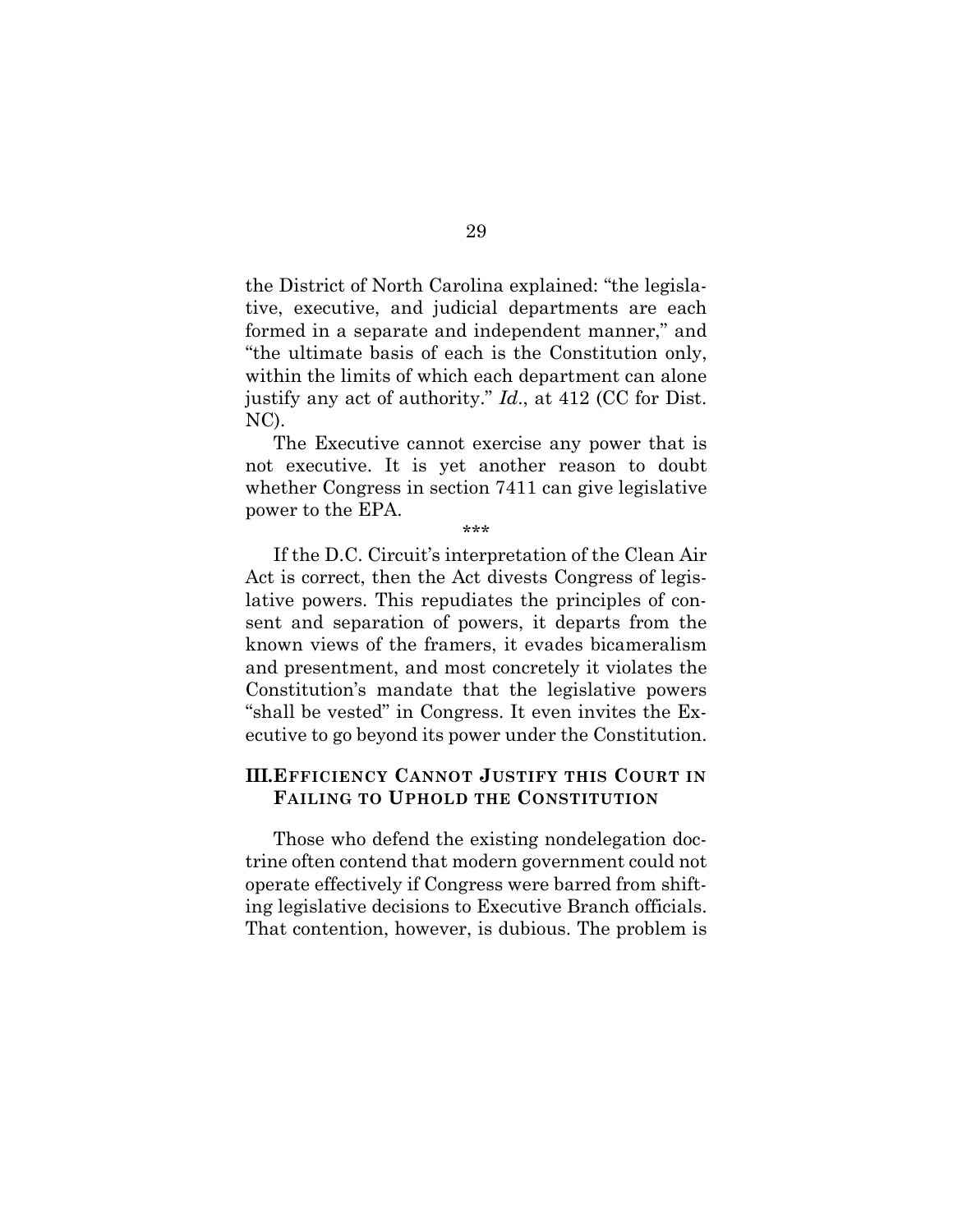not merely that it elevates necessity, even just efficiency, above the Constitution. Even more curiously, it elevates an unproven claim of efficiency above the Constitution.

As this Court has explained, adherence to the Vesting Clause does not preclude efficient government operations:

> The Constitution as a continuously operative charter of government does not demand the impossible or the impracticable. It does not require that Congress find for itself every fact upon which it desires to base legislative action or that it make for itself detailed determinations which it has declared to be prerequisites to the application of the legislative policy to particular facts and circumstances impossible for Congress itself to properly investigate. The essentials of the legislative function are the determination of the legislative policy and its formulation and promulgation as a defined and binding rule of conduct.

*Yakus v. United States*, 321 U.S. 414, 424 (1944).

It may sometimes be difficult to distinguish between statutes that permissibly authorize agencies to engage in factfinding, *Miller v. Mayor of New York*, 109 U.S. 385, 393 (1883), from those that impermissibly divest Congress' legislative policymaking authority to agencies. Difficult line drawing, however, is not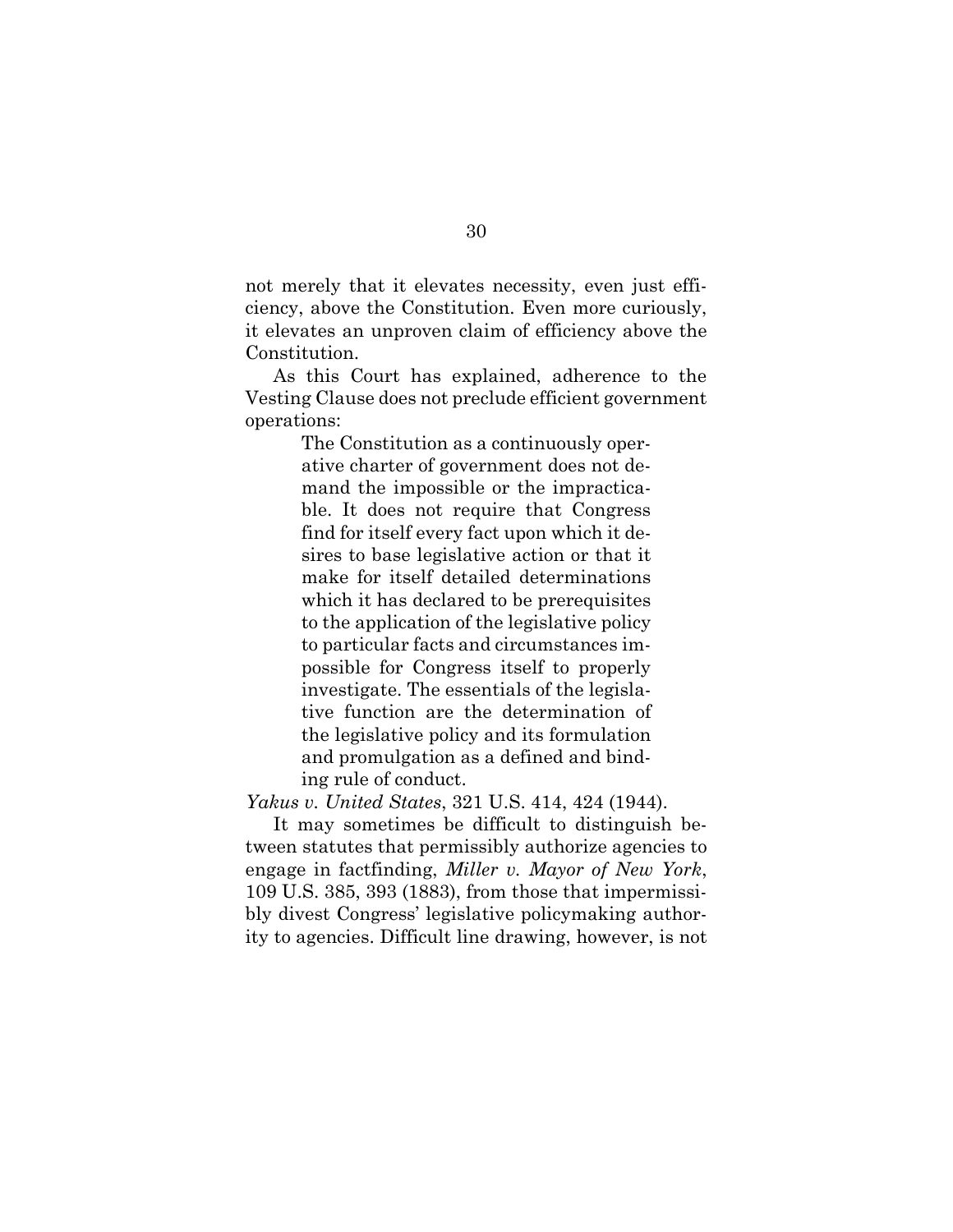a reason to abandon the core Constitutional mandate that it is Congress that must legislate.

If it really is insurmountably onerous to comply with the Constitution, there should be some scientifically serious empirical proof of this proposition. There also should be some proof that the only remedy is for the courts to push aside the Constitution—in other words, that the problem cannot be cured by a constitutional amendment. Thus far, no such proof has been offered.

Even if it had been shown that the Constitution cannot meet contemporary needs, it is far from clear that this Court should pay attention to such evidence. As Justice Jackson concluded in *Youngstown Sheet & Tube Co. v. Sawyer*, 343 U.S. 579 (1952), the Court should not be in a hurry to abandon the Constitution's structures: "Such institutions may be destined to pass away. But it is the duty of the Court to be last, not first, to give them up."

With respect to section 7411, the efficiency objection to following the Constitution is not merely unproven; it clearly is mistaken. The Clean Air Act itself mandated specific remedial methods for addressing specific emission problems. J.A. 120 (42 U.S.C.  $\S 7651f(b)(2)$  and  $\S 7491(b)(2)(A),(g)(2)$ . If Congress desires to mandate the vast changes to the power industry necessitated by the CPP, there are no practical difficulties that would prevent it from enacting legislation expressly mandating those changes.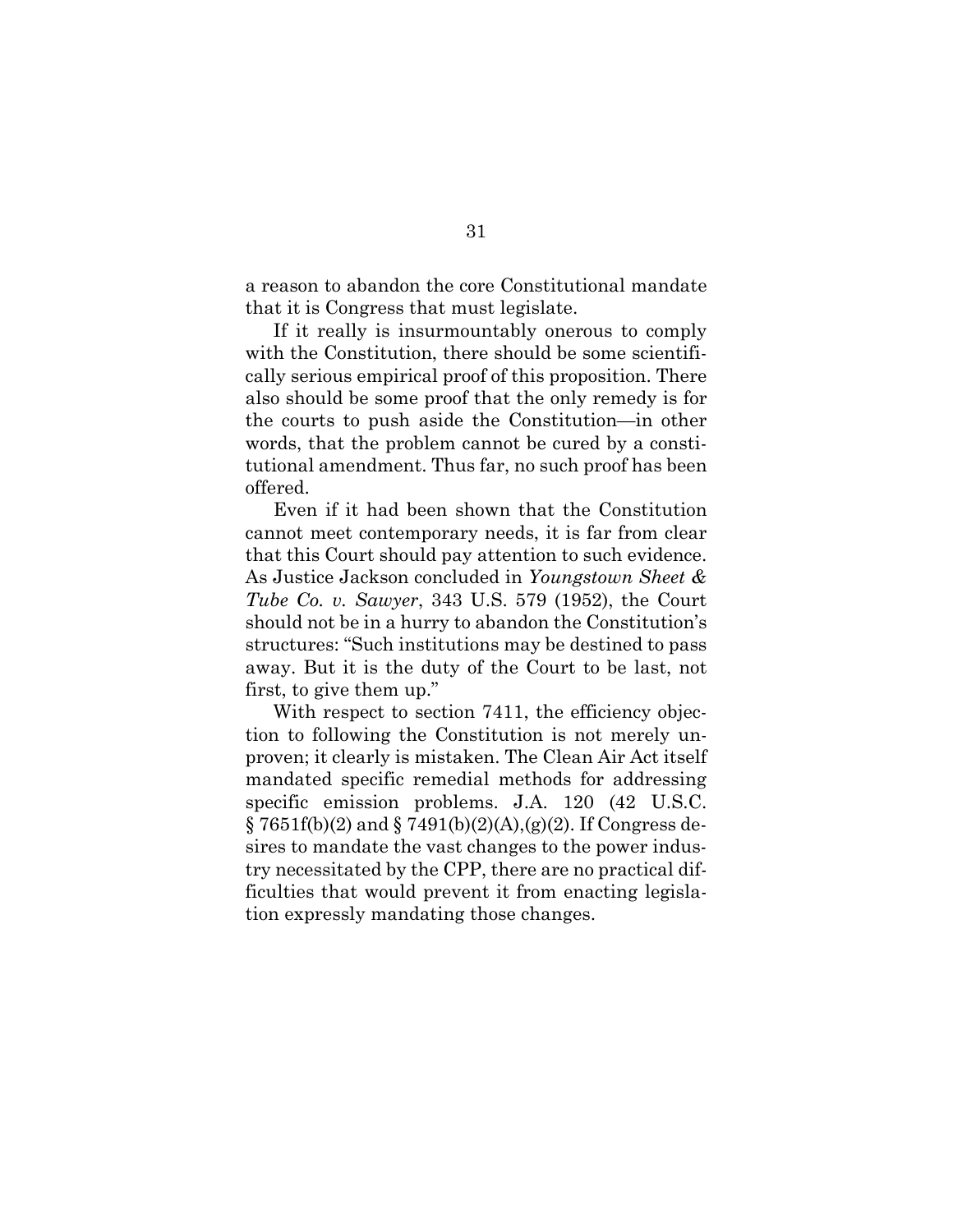#### <span id="page-38-0"></span>**CONCLUSION**

It is the duty of judges to speak honestly about the law. This can be difficult. It surely is no pleasure to recognize the misleading and fictional character of a long-established doctrine. When such a task comes before this Court, the Justices have a duty to face up to it. This is not merely their duty; it is their very office.

The Justices therefore must cast aside their nondelegation doctrine and recognize, instead, what is required by the Constitution. Its most basic underlying principle is that individuals cannot be bound by laws not made with their consent—that is, not made by their elected legislature. Almost as fundamental is the separation of powers, which keeps the tripartite powers separate, each in its own branch of government. The Framers clearly rejected any congressional delegation of power, and giving effect to this decision, the Constitution's very text says that each power "shall be vested" in its branch. What shall be vested in Congress cannot be vested elsewhere. Reinforcing this conclusion is the Constitution's requirement of bicameralism and presentment, and the Executive duty to avoid exercising any but executive power.

Each one of these constitutional problems should be enough to prompt a judicial change of heart. Taken together, they should inspire a judicial *mea culpa*. The Constitution's still vital principles, its framing, and its text are aligned in barring any divesting of legislative power. So, it is time for the Court to follow the law and end this unlawful practice.